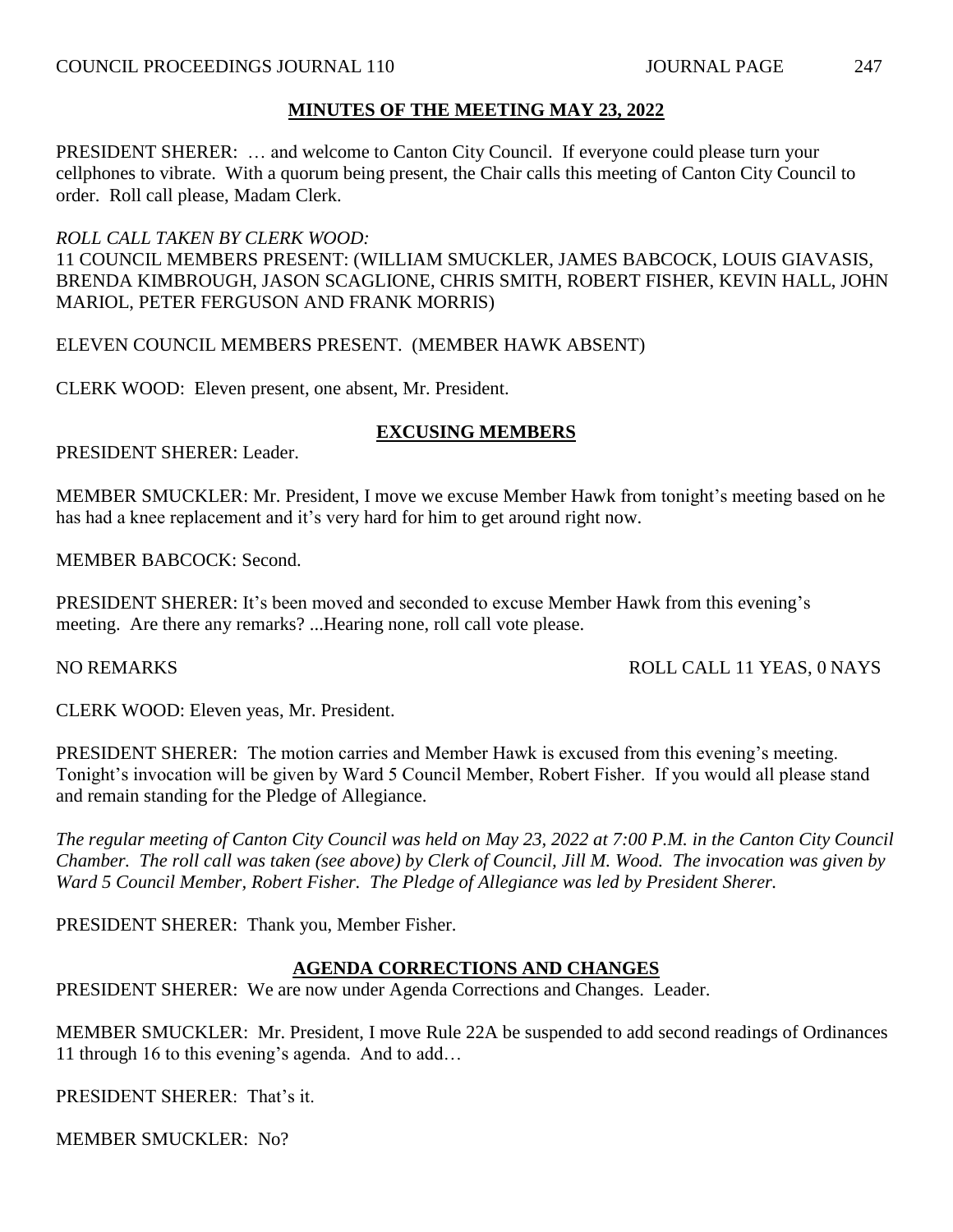CLERK WOOD: That's it.

PRESIDENT SHERER: That should be it.

CLERK WOOD: That's it.

MEMBER SMUCKLER: Why aren't we adding first reading of the ordinance that you were just handed?

CLERK WOOD: Because that's a first reading vote, not a second reading.

MEMBER SMUCKLER: Yeah, but I'm making all the agenda corrections.

CLERK WOOD: Go ahead, go ahead.

PRESIDENT SHERER: Go.

MEMBER SMUCKLER: So, I want to add… um, also add under first readings Ordinance 10A. Yeah.

MEMBER BABCOCK: Second.

PRESIDENT SHERER: It's been moved and seconded to suspend Rule 22A to add second readings to Ordinances 11 through 16 and for the first reading of Ordinance 10A to this evening's agenda. Are there any remarks? …Hearing none, roll call vote, please.

NO REMARKS ROLL CALL 11 YEAS, 0 NAYS

CLERK WOOD: Eleven yeas, Mr. President.

PRESIDENT SHERER: The motion carries and Ordinances 11 through 16 and the first reading of 10A are a legal part of your agenda.

## **PUBLIC HEARINGS**

PRESIDENT SHERER: We are now under Public Hearings and we have no Public Hearings for this evening.

## **OLD BUSINESS**

PRESIDENT SHERER: We are now under Old Business, and there is no Old Business for this evening.

# **PUBLIC SPEAKS**

PRESIDENT SHERER: We are now under Public Speaks and we have five speakers for his evening. I would like to remind our speakers that you do have three minutes under the Rules of Council. Um, our first speaker is Ms. Kimberly Bell. Ms. Bell, could you please step forward and give us your name and residential address, please.

KIMBERLY BELL: Yes, Kimberly Bell, 1733 Morris Avenue NE, Canton. Okay, when I walked in, you guys were talking about policing the streets for the juveniles. Changed my whole thing I was coming to talk about, which was James Williams and your failure to… um, Chris, Kevin, Andrea, Brenda, Jill, all of you, Martin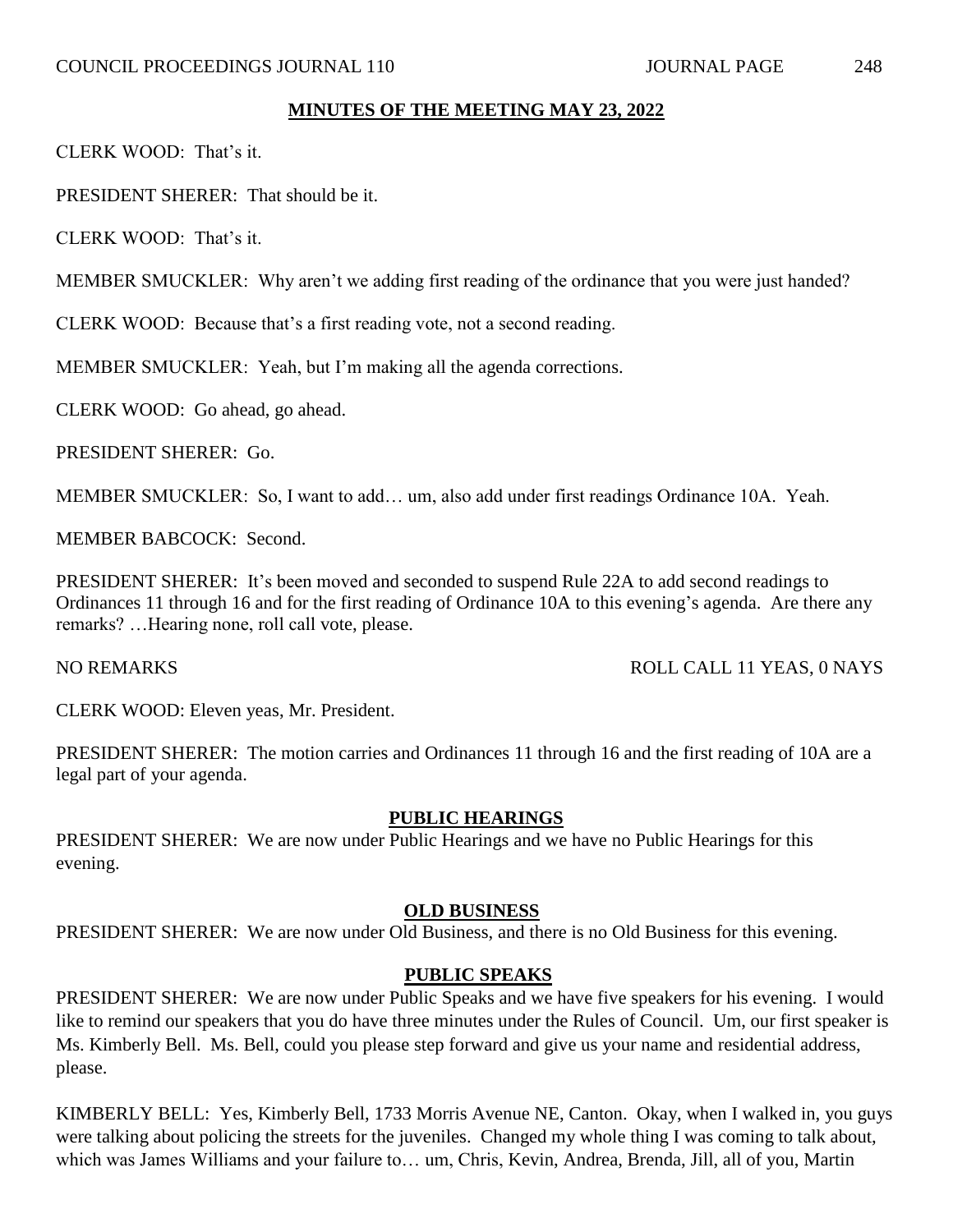Luther King died for something and you sit there and don't do anything about what he died for, but sit there and take what you take from these 17 white people up here. You have the power at this… at this day and age. You have the power. You black people who up there, but you won't use it. You have the power over these 17 white faces, but you won't use it. I don't know why. But when I walked in, you're talking about the juvenile, the... the curfew and all this and all that. First of all, they're gonna do what they're gonna do regardless if you police the streets or not for them. Tell them to stop smoking weed. That's just like trying to take candy from a baby. You… you're not gonna do that. When I got kicked out of here three years ago I was talking about the gun violence, and today kids can get a gun just as easy as they can go buy a Snickers Bar, and I… and… and you sat here when I walked in talking about the curfews, this and enforcing that for the juveniles, this/that age. I almost hit three kids, had to been no ay... no older than 11 and 13, at one o'clock in the morning on those scooters. You are adding to the problem by doing things like that, giving that… giving them access to that. No, the kids (*inaudible*) can't police, and the mom and dads can't police everything these kids do or… and for you to sit there and say you're gonna arrest them or you're gonna detain them until their parents come to the police station to get them. Are you serious, people? You created the problem with them scooters. So how do you solve that problem? Get rid of them. But back to James Williams. You... you... you haven't arrested this cop, and it... it's becoming a norm that these police officers are killing black and brown people and you're doing nothing, Chris, Jill, Andrea, Kevin, Brenda, you're doing nothing at City Council. I know you… you… you do speak up, but it's time…

PRESIDENT SHERER: Ms. Bell.

KIMBERLY BELL: It's time!

PRESIDENT SHERER: Ms. Bell.

KIMBERLY BELL: It's time!

PRESIDENT SHERER: Ms. Bell, that's enough.

KIMBERLY BELL: No.

PRESIDENT SHERER: When you're… no.

KIMBERLY BELL: I got five minutes.

PRESIDENT SHERER: Now listen, when you're addressing the Chair, you are not gonna be calling people out in this Council meeting. You're addressing myself.

KIMBERLY BELL: Well…

PRESIDENT SHERER: That's the end of it or I'm gonna ask you to leave, Ms. Bell. Thank you. Our next speaker is Mr. Dale Lamm. Is Mr. Dale Lamm present tonight? Moving on, our next speaker is Mr. Billy Bebee. Is Mr. Bebee present? Moving on, our next speaker is Ms. Skylark Bruce. Ms. Bruce, could you please step forward and give us your name and residential address, please.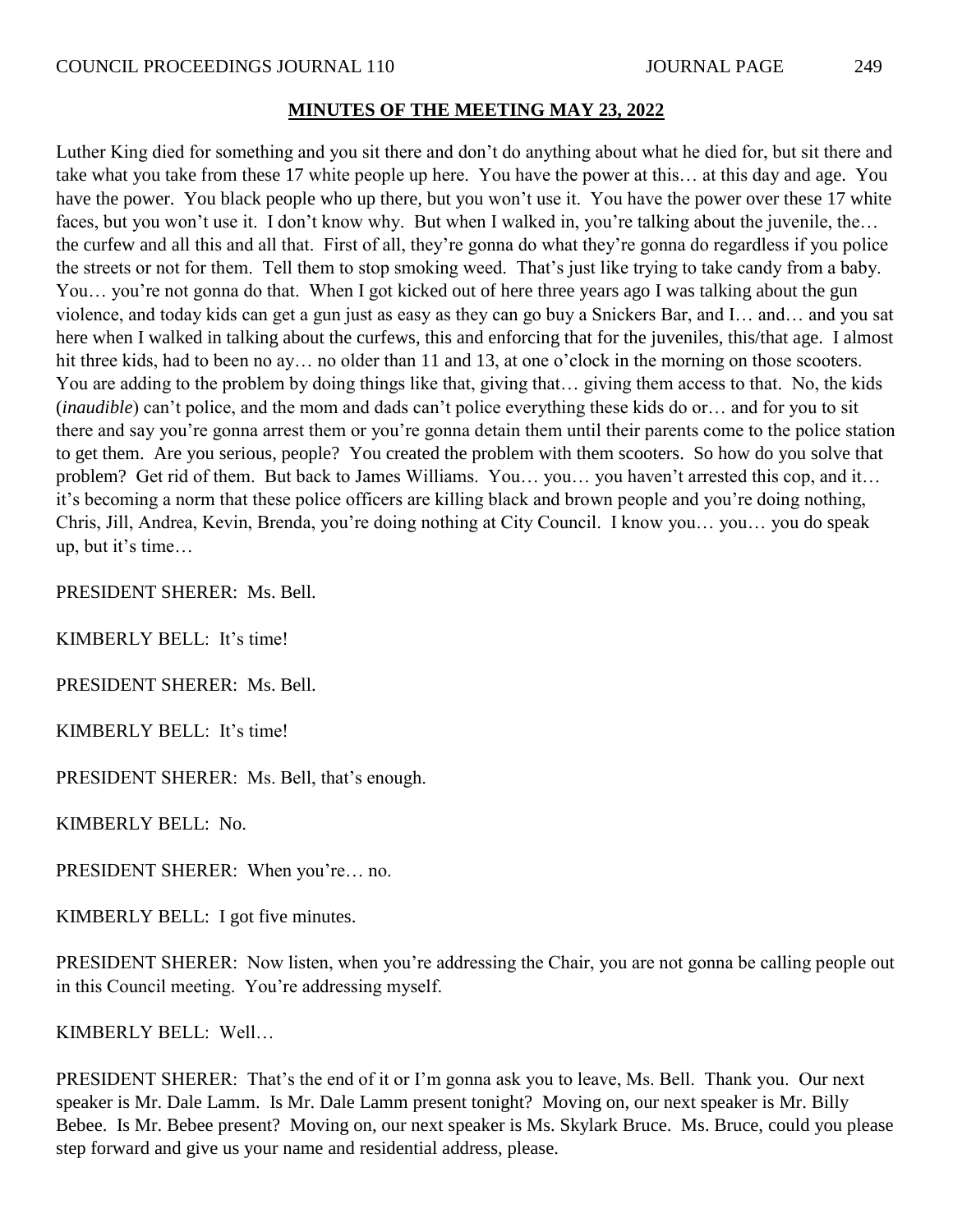SKYLARK BRUCE: My name is Skylark Bruce and I live at 2216 Bollinger Avenue NE. The Canton Police Department cannot curfew their way into teenage safety. Without a major change in the police themselves, without Officer Huber being held accountable for murdering James Williams, what this policing effort will become is another form of racist violence against the local black community. How many of our black children will die? On Wednesday, May 18<sup>th</sup> activists exercised their Constitutional rights on the corner of Cleveland and Third Street SW, Justice for James, whether you like it or not. An angry white man walked up and attempted to glare us down. When that didn't work, he shoved his way through several activists standing on the sidewalk and crossed the street to yell at another activist, also on the sidewalk. He acted like he wanted to do a lot more than yell. Fortunately, he left without causing further harm. In this wonderful age of facial recognition software, the images of him from Wednesday link him to one Michael Slatzer… or sorry, Matthew Slatzer of Canton, Ohio. Slatzer (*pronounced with a short "a"*) or Slatzer (*pronounced with a long "a"*), I'm not sure, was released in the last two weeks from 27 months in prison related to weapons charges and domestic violence. Oh wait, 27 months was reduced to 11. Slatzer (*pronounced with a short "a"*) or Slatzer (*pronounced with a long* "*a*") is also a known white supremacist who, if the police are truthful on this, has made threats against Jews and law enforcement as well. Nice guy. Salt of the Earth, this one. While the man we met on Cleveland Avenue may or may not be Slatzer (*pronounced with a short "a"*)/Slatzer (*pronounced with a long "a"*), the actual person and his Neo-Nazi buddies definitely are out and about. The only people he isn't a threat to is other white supremacists. The kind who gunned down a dozen people in Buffalo, New York. The kind who take over bird sanctuaries and walk away from heavily armed confrontations with police with nearly a scratch on them, while black folks in this city can't even celebrate the New Year without wondering if they are the next James Williams. If the Canton City Prosecutor's Office would like to do something useful, they could drop charges against black activists who exercise their Constitutional right to protest injustice in public places and they can take these white supremacists seriously, pursuing them through every legal avenue. But that might… may… that might make too much sense. And that's not how we do things here. At least not yet. There's still hope for Canton even if the... those seated in a semi-circle in this room are not it. Justice for James.

PRESIDENT SHERER: Thank you, Ms. Bruce. And our last speaker for this evening is Vicki, and is it Prunty (*pronounced "Prun-tee"*)?

VICKI PRUNTY: Prunty, yeah that's right.

PRESIDENT SHERER: Ms. Prunty, could you please state your name and residential address, please. And you're more than welcome to take your mask off if you wish.

VICKI PRUNTY: Okay, thank you. I'm good. I speak well enough, I think you'll be able to understand what I have to say. My name is Vicki Prunty. I live at 130 Pearl Street in Orrville. Um, I have been protesting in Canton and different counties and cities all over the place. Um, but in particular I'm here because of James Williams and his family. Um, I want to touch on a Neo-Nazi that assaulted our protesters. Um, in May 2020, the same person entered a Dollar Store with a hatchet and sword asking for directions for… to Kent State University because he heard that's where there were a lot of Jews. This man lives two miles from this very building. Two miles. And he's threatened law enforcement. What? But you want to arrest our protesters, our activists for saying fuck in the middle of town.

PRESIDENT SHERER: Ms... Ms. Prunty.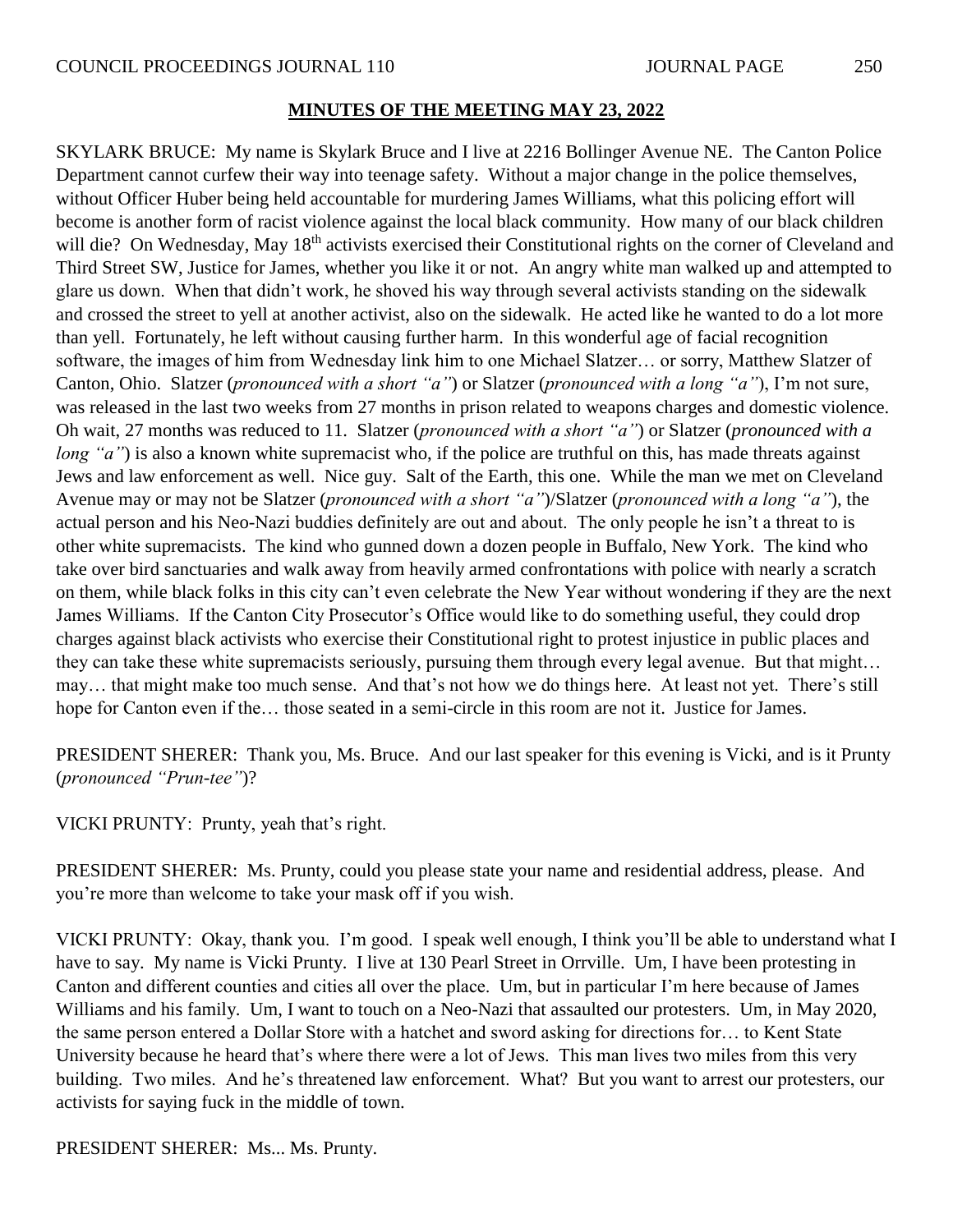VICKI PRUNTY: I'm not playing politics like this with you…

PRESIDENT SHERER: No, listen… that… listen… re…

VICKI PRUNTY: This is a word that is in our English dictionary.

PRESIDENT SHERER: You have… you are more than welcome to speak, but you will refrain from using that language in this Chamber.

VICKI PRUNTY: It is not illegal…

PRESIDENT SHERER: Please, can…

VICKI PRUNTY: …for me to use that word…

PRESIDENT SHERER: I…

VICKI PRUNTY: …anymore than it's illegal for them to use it in a public space. They were not anywhere that they should not have been, and the places that they were near have in their rules that it is for public speak, First Amendment. I expect those charges to be dropped. They should have been dropped a long time ago. There is video evidence that there was nobody resisting arrest. They were reacting to what was happening. And it's ridiculous to go on. (*Sighs*) We are still waiting for you to do something about Mr. Huber murdering James Williams. We have family who is still waiting for support from this community. Do you care about the family that is attached to James Williams, or do you not? His blood is on all of your hands. Justice for James.

PRESIDENT SHERER: Thank you, Ms. Prunty.

## **INFORMAL RESOLUTIONS**

PRESIDENT SHERER: We are now under Informal Resolutions and we have none for this evening.

## **COMMUNICATIONS**

PRESIDENT SHERER: We are now under Communications. Let the journal show that all Communications are received as read.

# *NOTE: ALL COMMUNICATIONS WHICH FOLLOW, LISTED BY AGENDA TITLE, ARE ON FILE IN THEIR ENTIRETY IN THE COUNCIL OFFICE.*

- 193. AGENT FOR PETITIONER BAILEY: COPY OF ANNEXATION PETITION DOCS FILED WITH STARK COUNTY COMMISSIONER FOR THE 2525 CLEARVIEW AVE NW 2022. – RECEIVED & FILED
- 194. POLICE CHIEF GABBARD: RPT OF DEPOSITS AND PAY-INS TO AMBULANCE LOCK BOX FOR APRIL 2022. – RECEIVED  $&$  FILED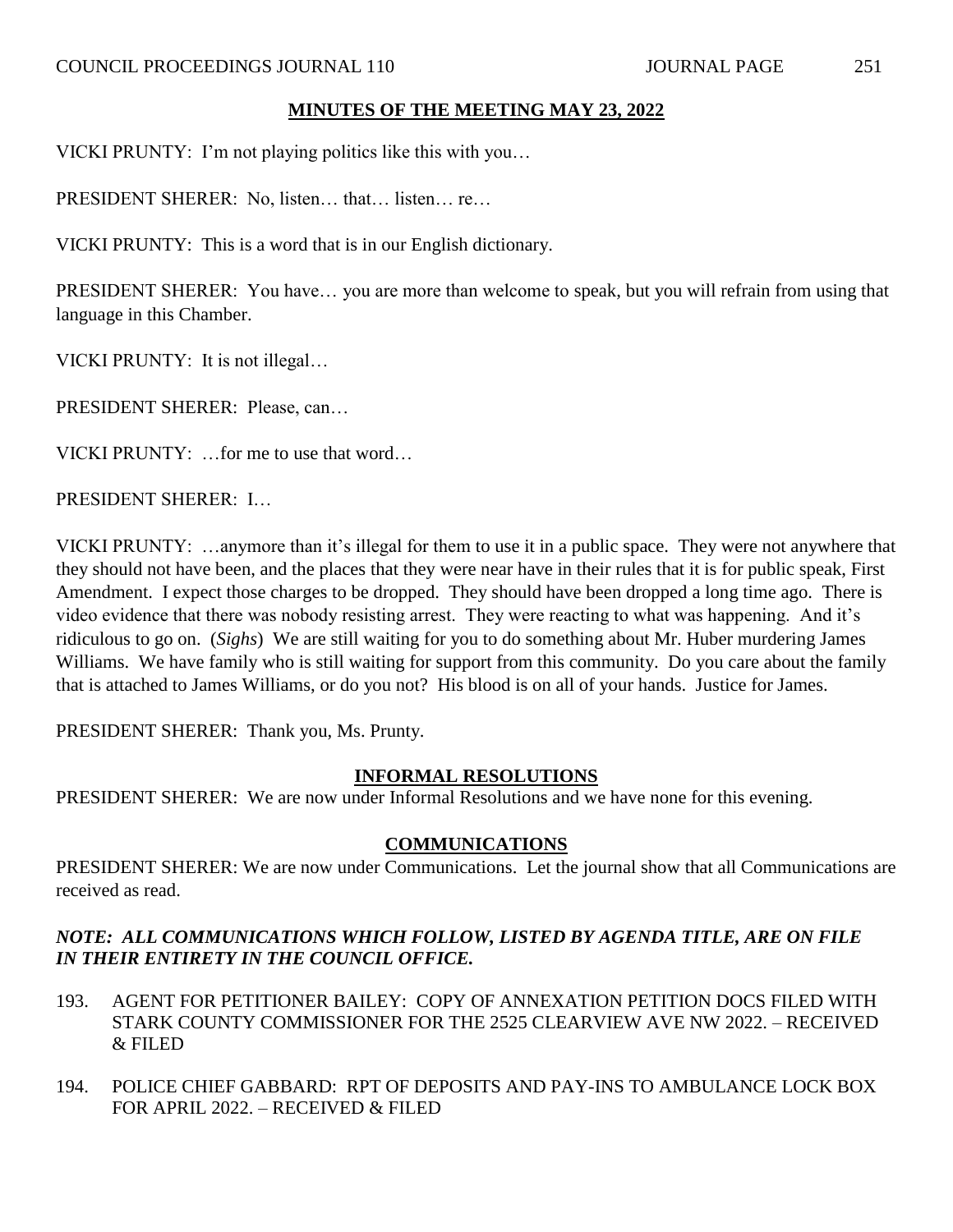- 195. FINANCE DIRECTOR CROUSE: AMEND APPROP O#68/2022 (\$3,200,000.00 SUPP APPROP FR UNAPPROP BAL OF 4504 2015 CONSTR/RECONSTR NOTE FUND TO 4504 201001 SERV DIR – OTHER); EMERGENCY (BUILDING IMPROVEMENT NOTES). – PUBLIC PROPERTY CAPITAL IMPROVEMENT AND FINANCE COMMITTEES
- 196. FINANCE DIRECTOR CROUSE: AMEND APPROP O#68/2022 (\$250,000.00 SUPP APPROP FR UNAPPROP BAL OF 2190 HOFV FUND TO 2190 861102 PACE FINANCING – OTHER); EMERGENCY (SPECIAL ASSESSMENT FOR HOF VILLAGE HOTEL). – FINANCE **COMMITTEE**
- 197. FINANCE DIRECTOR CROUSE: AUTH AUDITOR TO CREATE 2405 ONEOHIO OPIOID FUND; AMEND APPROP O#68/2022 (\$25,000.00 SUPP APPROP FR UNAPPROP BAL OF 2405 ONEOHIO OPIOID FUND TO 2405 200501 GENERAL GOVERNMENT SUPPORT ADMIN – OTHER); AUTH AUDITOR TO DRAW WARRANTS UPON RECEIPT OF VOUCHERS; EMERGENCY (OPIOID SETTLEMENT CASE). – FINANCE COMMITTEE
- 198. FINANCE DIRECTOR CROUSE: ADOPT LEGISLATION RETRO AUTH APPROP IN FUND 2809 FOR AMERICAN RESCUE PLAN ACT BE BUDGETED AT FUND LEVEL TO  $1/1/22$ ; EMERGENCY. – FINANCE COMMITTEE
- 199. LAW DIRECTOR BATES AYLWARD: AUTH AUDITOR TO PAY MORAL OB IN AMT OF \$5,790.00 TO BAKER, DUBLIKAR, BECK, WILEY & MATHEWS FOR PROF SERVS. – FINANCE COMMITTEE
- 200. MAYOR BERNABEI: LTR ADVISING OF APPOINTMENT OF MAYOR THOMAS BERNABEI AND LAW DIRECTOR KRISTEN BATES AYLWARD TO REGION 6 LOCAL BOARD. (ONEOHIO MEMORANDUM OF UNDERSTANDING AND ONEOHIO SUBDIVISION SETTLEMENT AGMT). – RECEIVED & FILED
- 201. MAYOR BERNABEI: AUTH WAIVER OF RESIDENCY REQUIREMENT FOR MR. CHRISTOPHER HARDESTY, DIRECTOR OF ECONOMIC DEVELOPMENT; AUTH CREDIT FOR MR. CHRISTOPHER HARDESTY'S PAST SERVICE AS A CITY EMPLOYEE; EMERGENCY (CREDIT FOR 4 YEARS OF SERVICE). – PERSONNEL COMMITTEE
- 202. MAYOR BERNABEI: APPROVE CREATION OF HALL OF FAME VILLAGE COMMUNITY ENTERTAINMENT DISTRICT. – COMMUNITY & ECONOMIC DEVELOPMENT COMMITTEE
- 203. MAYOR BERNABEI: AUTH MAYOR OR SERV DIR TO ENTER INTO CONTRACT WITH GREATER STARK COUNTY URBAN LEAGUE UTILIZING ARPA FUNDS FOR AMT NOT TO EXCEED \$574,341.39 FOR FUNDING WORKFORCE DEV PROG; AUTH AUDITOR TO DRAW WARRANTS UPON RECEIPT OF VOUCHERS; EMERGENCY. – COMMUNITY & ECONOMIC DEVELOPMENT COMMITTEE
- 204. SAFETY DIRECTOR PERRY: LTR ADVISING THAT FIRE DEPT AND BLDG CODE WILL USE COMPLIANCE ENGINE FOR INSPECTIONS FOR BUSINESSES IN CITY OF CANTON. – RECEIVED & FILED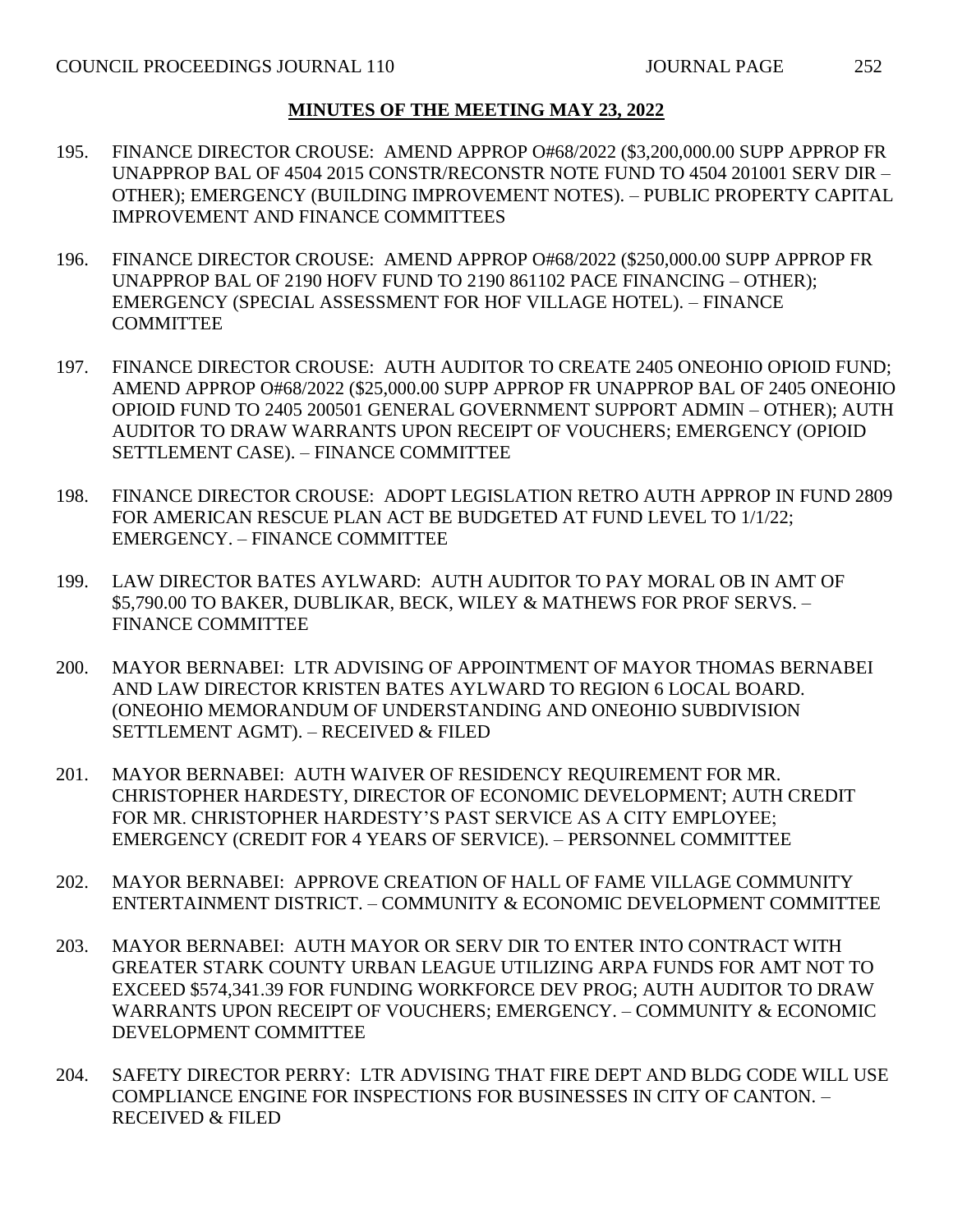- 205. SERVICE DIRECTOR HIGHMAN: AUTH MAYOR AND/OR SERV DIR TO ENTER INTO DIR'S FINAL FINDINGS AND ORDERS AGMT WITH OHIO ENVIRONMENTAL PROTECTION AGENCY FOR ISSUES PERTAINING TO MEMBRANE PROJ AT WATER RECLAMATION FACILITY; AUTH MAYOR AND/OR SERV DIR TO ENTER INTO ANY OTHER AGMTS AND/OR TAKE ACTIONS NECESSARY TO COMPLY WITH DIR'S FINAL FINDINGS AND ORDERS; AUTH MAYOR AND/OR SERV DIR TO ENTER INTO CONTRACT WITH ENVIRONMENTAL DESIGN GROUP FOR DESIGN OF MIDDLE BRANCH NIMISHILLEN CREEK STORMWATER CONSTRUCTED WETLAND PROJ, GP 1349; AUTH MAYOR AND/OR SERV DIR TO ADVERTISE, RECEIVE BIDS, AWARD, AND ENTER INTO CONSTRUCTION CONTRACT FOR MIDDLE BRANCH NIMISHILLEN CREEK STORMWATER CONSTRUCTED WETLAND PRO, GP 1349; AMEND O#68/2022 (\$180,000.00 APPROP TRF FROM 5410 206006 COLLECTION SYSTEMS – OTHER TO 5410 206059 STORMWATER CONSTRUCTED WETLAND PROJ, GP 1349 – OTHER); AUTH AUDITOR TO DRAW WARRANTS UPON RECEIPT OF VOUCHERS; EMERGENCY. – ENVIRONMENTAL & PUBLIC UTILITIES AND FINANCE COMMITTEES
- 206. SERVICE DIRECTOR HIGHMAN: AUTH MAYOR AND/OR SERV DIR TO ENTER INTO CONTRACT WITH CT CONSULTANTS, INC. FOR CONSTRUCTION ADMINISTRATION AND INSPECTION SERVS FOR 36TH STREET NW STORM SEWER AND ROADWAY RECONSTRUCTION PRO, PHASE 2, GP 1270; AUTH AND DIRECTS AUDITOR TO PAY ALL MORAL OBS RELATED TO CONTRACT; AMEND O#68/2022 (\$83,600.00 APPROP TRF FR 4501 202001 ENGINEERING – ADMINISTRATION – OTHER TO 4501 202058  $36<sup>TH</sup>$  ST NW STRM, RDWY, WTR, SWR – OTHER); AMEND O#68/2022 (\$15,500.00 APPROP TRF FR 5410 202010 ENGINEERING – DAILY OPERATIONS – OTHER TO 5410 202058  $36<sup>TH</sup>$  ST NW STRM, RDWY, WTR, SWR – OTHER). – PUBLIC PROPERTY & CAPITAL IMPROVEMENT AND FINANCE **COMMITTEES**
- 207. TREASURER PEREZ: RPT OF PARKING METER REVENUE FOR APRIL 2022. RECEIVED & FILED
- 208. TREASURER PEREZ: RPTS OF BANK REC AND OUTSTANDING INVESTMENTS AS OF 4/29/22. – RECEIVED & FILED
- 209. MAYOR BERNABEI: AMEND SEC 503.02 (CURFEW FOR ALL MINORS 17 & UNDER TO 11:00 PM). – JUDICIARY COMMITTEE

# **ORDINANCES AND FORMAL RESOLUTIONS FOR FIRST READING**

PRESIDENT SHERER: We are now under Ordinances and Formal Resolutions for their Fir… First Reading. Madam Clerk, would you please begin with Ordinance No. 1.

# *NOTE: PRESIDENT SHERER CALLED UPON CLERK WOOD TO READ ORDINANCES #1 THROUGH #10A FOR THEIR FIRST READING BY TITLE AS REQUIRED BY STATE LAW, AS FOLLOWS:*

O#1. (1<sup>ST</sup> RDG) AN ORDINANCE AMENDING APPROPRIATION ORDINANCE NO. 68/2022; AND DECLARING THE SAME TO BE AN EMERGENCY (\$16,800.00 SUPP APPROP FR UNAPPROP BAL OF 2794 PROJ SAFE NEIGHBORHOOD GRANT FUND TO 2794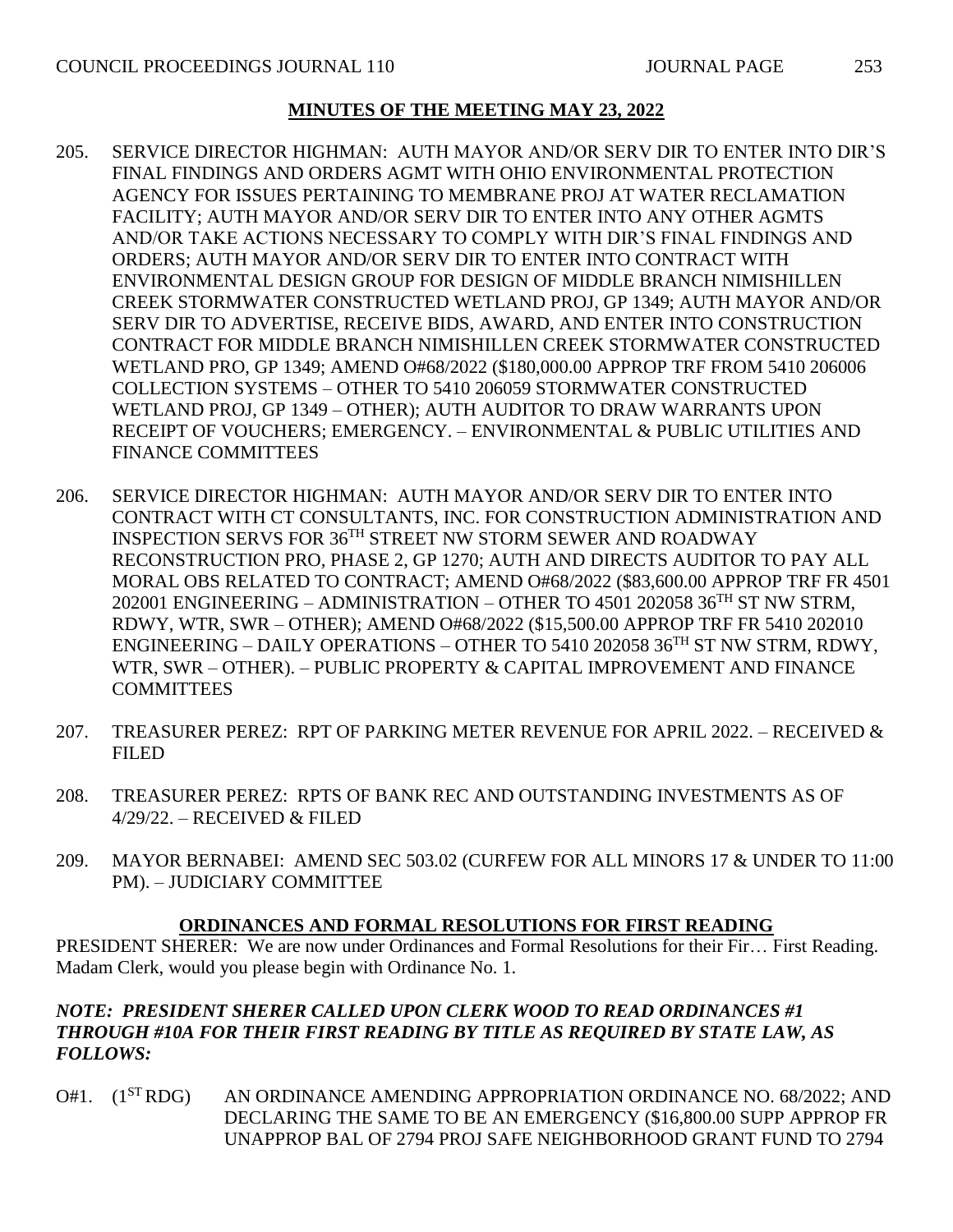102001 POLICE ADMIN – ADV OUT) (RETURN OF ADVANCED MONEY TO GENERAL FUND) Referred to Finance Committee

- O#2. (1<sup>ST</sup> RDG) AN ORDINANCE AMENDING APPROPRIATION ORDINANCE NO. 68/2022; AND DECLARING THE SAME TO BE AN EMERGENCY (\$58,756.00 SUPP APPROP FR UNAPPROP BAL OF 2793 US DEPT JUST/BUREAU ASST FUND TO 2793 102001 POLICE ADMIN – ADV OUT) (RETURN OF ADVANCED MONEY TO GENERAL FUND) Referred to Finance Committee
- $O#3.$  (1<sup>ST</sup>RDG) AN ORDINANCE AUTHORIZING THE MAYOR OR DIRECTOR OF PUBLIC SERVICE TO ENTER INTO AN ENTERPRISE ZONE AGREEMENT WITH B&T ASSOCIATES, LLC AND TERYDON INCORPORATED TO PROVIDE A REAL PROPERTY TAX EXEMPTION; AUTHORIZING THE AUDITOR TO MAKE PAYMENTS TO THE CANTON CITY SCHOOL BOARD OF EDUCATION AS REQUIRED TO BE PAID PURSUANT TO SECTION 5709.82(C) OF THE REVISED CODE; AND DECLARING THE SAME TO BE AN EMERGENCY (PURCH OF AEP BILLING CTR  $@$  420 4<sup>TH</sup> ST SW) Referred to Community & Economic Development Committee
- O#4. (1<sup>ST</sup> RDG) AN ORDINANCE AUTHORIZING THE DIRECTOR OF PARKS AND RECREATION IN CONJUNCTION WITH THE MAYOR OR DIRECTOR OF PUBLIC SERVICE TO ADVERTISE, RECEIVE BIDS, AWARD AND ENTER INTO CONTRACTS NECESSARY FOR THE WILLIG FIELD UPGRADES PROJECT; OR TO ALTERNATIVELY ENTER INTO ALL CONTRACTS NECESSARY PURSUANT TO ANY PROCUREMENT PROCESS AUTHORIZED BY LAW; AUTHORIZES THE AUDITOR TO PAY ALL MORAL OBLIGATIONS FOR CONTRACT CHANGE ORDERS THAT ARE OTHERWISE APPROVED BY THE BOARD OF CONTROL; AND DECLARING THE SAME TO BE AN EMERGENCY Referred to Parks & Recreation and Finance Committees
- O#5.  $(1^{ST}RDG)$  AN ORDINANCE AUTHORIZING THE MAYOR OR DIRECTOR OF PUBLIC SERVICE TO ADVERTISE, RECEIVE BIDS, AWARD AND ENTER INTO ALL CONTRACTS NECESSARY FOR THE PURCHASE OF ONE (1) FULL SIZE CARGO VAN, ONE (1) 4X4 HEAVY DUTY CHASSIS CAB, ONE (1) HEAVY DUTY CARGO BOX AND ONE (1) 4X4 SUV; OR TO ALTERNATIVELY PURCHASE SAID ITEMS PURSUANT TO ANY PROCUREMENT PROCESS AUTHORIZED BY LAW; AND DECLARING THE SAME TO BE AN EMERGENCY (WATER DEPT) Referred to Public Property Capital Improvement Committee
- O#6. (1<sup>ST</sup> RDG) AN ORDINANCE AMENDING APPROPRIATION ORDINANCE NO. 68/2022; AND DECLARING THE SAME TO BE AN EMERGENCY (\$150,000.00 SUPP APPROP FR UNAPPROP BAL OF 5201 WATER FUND TO 5201 207022 – WATER DISTRIBUTION FUND – OTHER) (WATER PORTION OF HURSH PL NW ROADWAY AND WATER PROJ) Referred to Finance Committee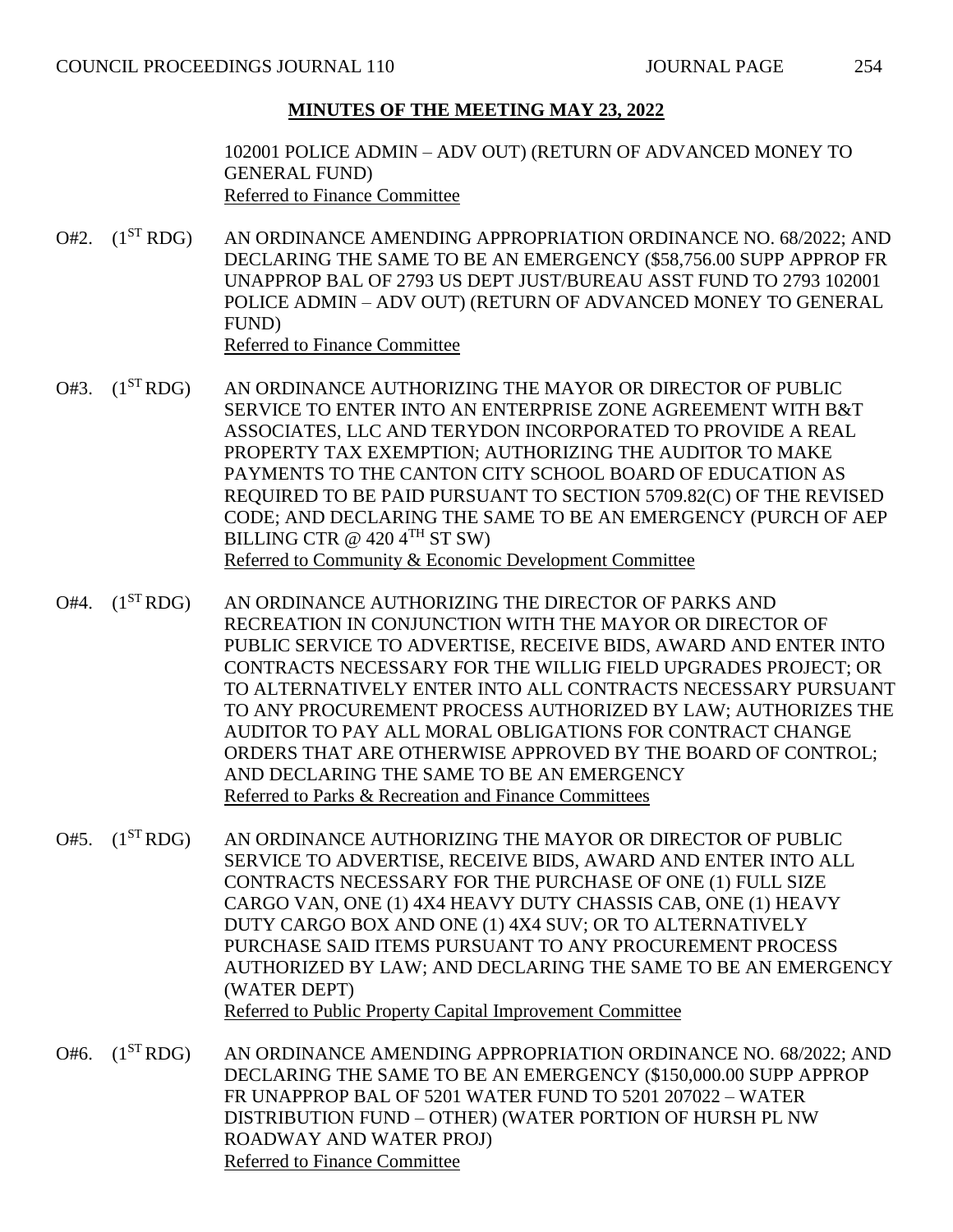- O#7. (1ST RDG) **ADOPTED AS ORDINANCE NO. 115/2022** AN ORDINANCE CREATING A SENIOR SIDEWALK REPLACEMENT PROGRAM; AUTHORIZING THE DIRECTOR OF PUBLIC SERVICE TO ESTABLISH REGULATIONS AND PROCEDURES TO ENTER INTO ANY AND ALL NECESSARY AGREEMENTS; AUTHORIZING THE MAYOR OR DIRECTOR OF PUBLIC SERVICE TO ENTER INTO ANY NECESSARY CONTRACTS TO IMPLEMENT THE PROGRAM; AUTHORIZING \$300,000.00 OF ARPA MONEY TO BE DEDICATED TO THIS PROGRAM; AND DECLARING THE SAME TO BE AN EMERGENCY Referred to Community & Economic Development Committee
- O#8. (1ST RDG) **ADOPTED AS ORDINANCE NO. 116/2022** AN ORDINANCE AUTHORIZING THE APPROPRIATE APPOINTING AUTHORITY, DURING CALENDAR YEAR 2022, TO SELL CITY OWNED PERSONAL PROPERTY WHICH IS NOT NEEDED FOR PUBLIC USE, OR IS OBSOLETE OR UNFIT FOR THE USE FOR WHICH IT WAS ACQUIRED, BY INTERNET AUCTION PURSUANT TO O.R.C. 721.15(D); AND DECLARING THE SAME TO BE AN EMERGENCY Referred to Finance Committee
- O#9. (1ST RDG) **ADOPTED AS ORDINANCE NO. 117/2022** AN ORDINANCE AUTHORIZING THE MAYOR OR DIRECTOR OF PUBLIC SERVICE TO: ENTER INTO A DIRECTOR'S FINAL FINDINGS AND ORDERS AGREEMENT WITH THE OHIO ENVIRONMENTAL PROTECTION AGENCY FOR ISSUES PERTAINING TO THE MEMBRANE PROJECT AT THE CANTON WATER RECLAMATION FACILITY; ENTER INTO ANY OTHER AGREEMENTS AND/OR TAKE ANY OTHER ACTIONS NECESSARY TO COMPLY WITH THE DIRECTOR'S FINAL FINDINGS AND ORDERS; ENTER INTO CONTRACT WITH ENVIRONMENTAL DESIGN GROUP FOR THE DESIGN OF THE MIDDLE BRANCH NIMISHILLEN CREEK STORMWATER CONSTRUCTED WETLAND PROJECT; AMENDING ORDINANCE NO. 68/2022; AND DECLARING THE SAME TO BE AN EMERGENCY (\$180,000.00 APPROP TRF FROM 5410 206006 COLLECTION SYSTEMS – OTHER TO 5410 206059 STORMWATER CONSTRUCTED WETLAND PROJ, GP 1349 – OTHER) Referred to Environmental & Public Utilities and Finance Committees
- O#10. (1ST RDG) **ADOPTED AS ORDINANCE NO. 118/2022** AN ORDINANCE WAIVING THE REQUIREMENT OF CITY RESIDENCY CONTAINED IN ORDINANCE NO. 100/2011 AND AUTHORIZING CREDIT FOR MR. CHRISTOPHER J. HARDESTY'S FOUR (4) YEARS OF SERVICE; AND DECLARING THE SAME TO BE AN **EMERGENCY** Referred to Personnel Committee

PRESIDENT SHERER: At this time, the Chair would…

CLERK WOOD: No.

PRESIDENT SHERER: Oh, you're good? Oh, sorry about that.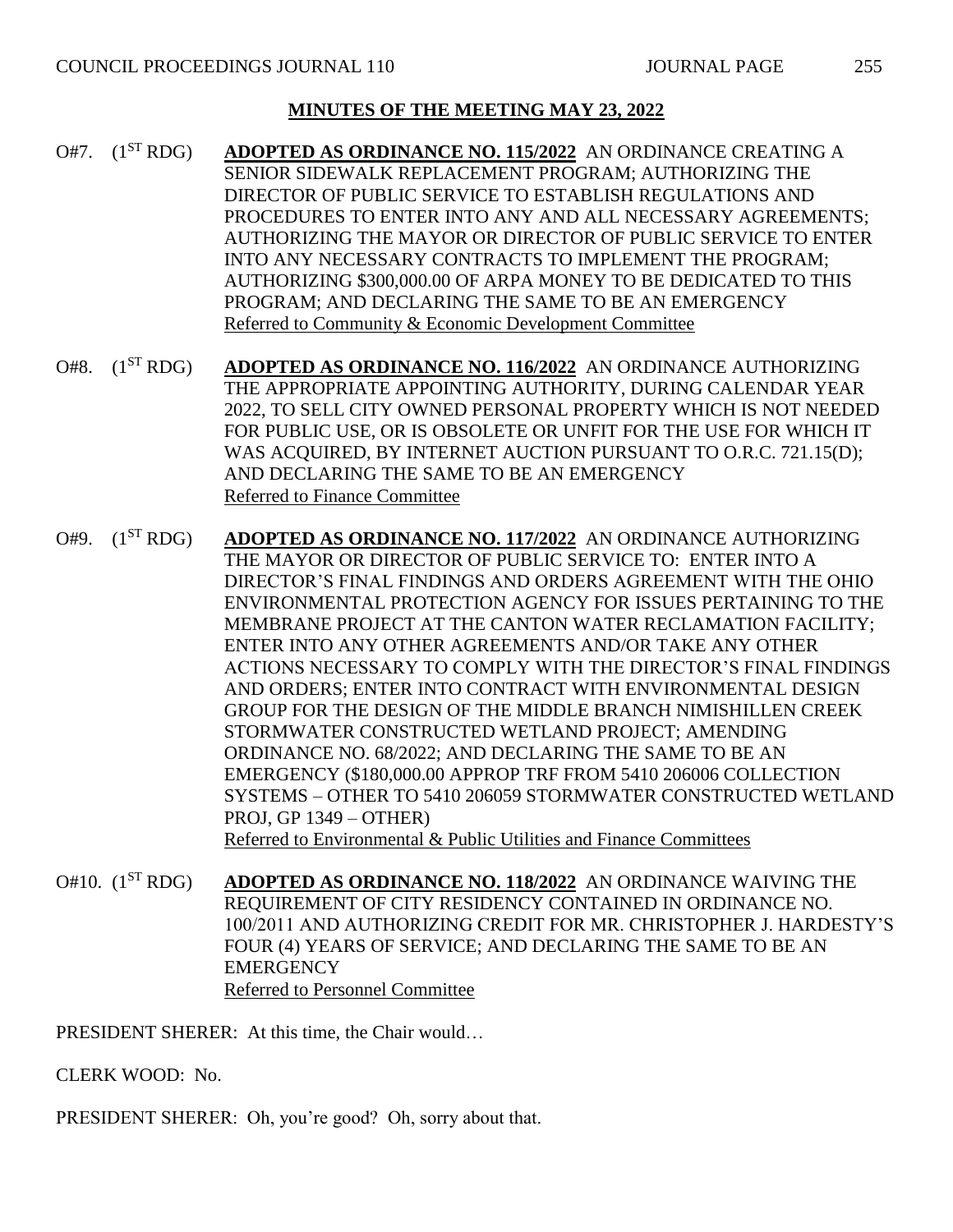O#10A. (1ST RDG) **ADOPTED AS ORDINANCE NO. 119/2022** AN ORDINANCE AMENDING SECTION 503.02, CURFEW FOR MINORS OF CHAPTER 503 OF THE GENERAL OFFENSES CODE Referred to Judiciary Committee

CLERK WOOD: Mr. President.

PRESIDENT SHERER: Thank you, Clerk. At this time the Chair would declare an in-house recess for Judiciary, Community… Community & Economic Development, Finance, Environment… Environmental & Public Utilities and Personnel Committees to meet in regards to Ordinances through 10A on your agenda this evening. You are now in recess.

# *(COUNCIL RECESSED AT 7:28 PM FOR THE JUDICIARY, COMMUNITY & ECONOMIC DEVELOPMENT, FINANCE, ENVIRONMENTAL & PUBLIC UTILITIES AND PERSONNEL COMMITTEES TO DISCUSS ORDINANCE #7 THROUGH ORDINANCE #10A; RECONVENED AT 8:02 PM)*

MEMBER SMUCKLER: Mr. President.

PRESIDENT SHERER: Council is reconvening after the recess. Leader.

MEMBER SMUCKLER: Mr. President, I move we suspend Rule 22A to add Ordinances 7 through 10A back to this evening's agenda.

MEMBER BABCOCK: Second.

PRESIDENT SHERER: It's been moved and seconded to suspend Rule 22A to place Ordinances 7 through 10A back on this evening's agenda. Are there any remarks? …Hearing none, roll call vote please.

NO REMARKS ROLL CALL 11 YEAS, 0 NAYS

CLERK WOOD: Eleven yeas, Mr. President.

PRESIDENT SHERER: The motion carries and Ordinances 7 through 10A are a legal part of your agenda, Leader.

MEMBER SMUCKLER: Mr. President, I move we suspend Statutory Rules of Ordinances 7 through 10A.

MEMBER BABCOCK: Second.

PRESIDENT SHERER: It's been moved and seconded to suspend the Statutory Rules on Ordinances 7 through 10A. Are there any remarks? …Hearing none, roll call vote please.

NO REMARKS ROLL CALL 11 YEAS, 0 NAYS

CLERK WOOD: Eleven yeas, Mr. President.

PRESIDENT SHERER: You've heard the three readings, Leader.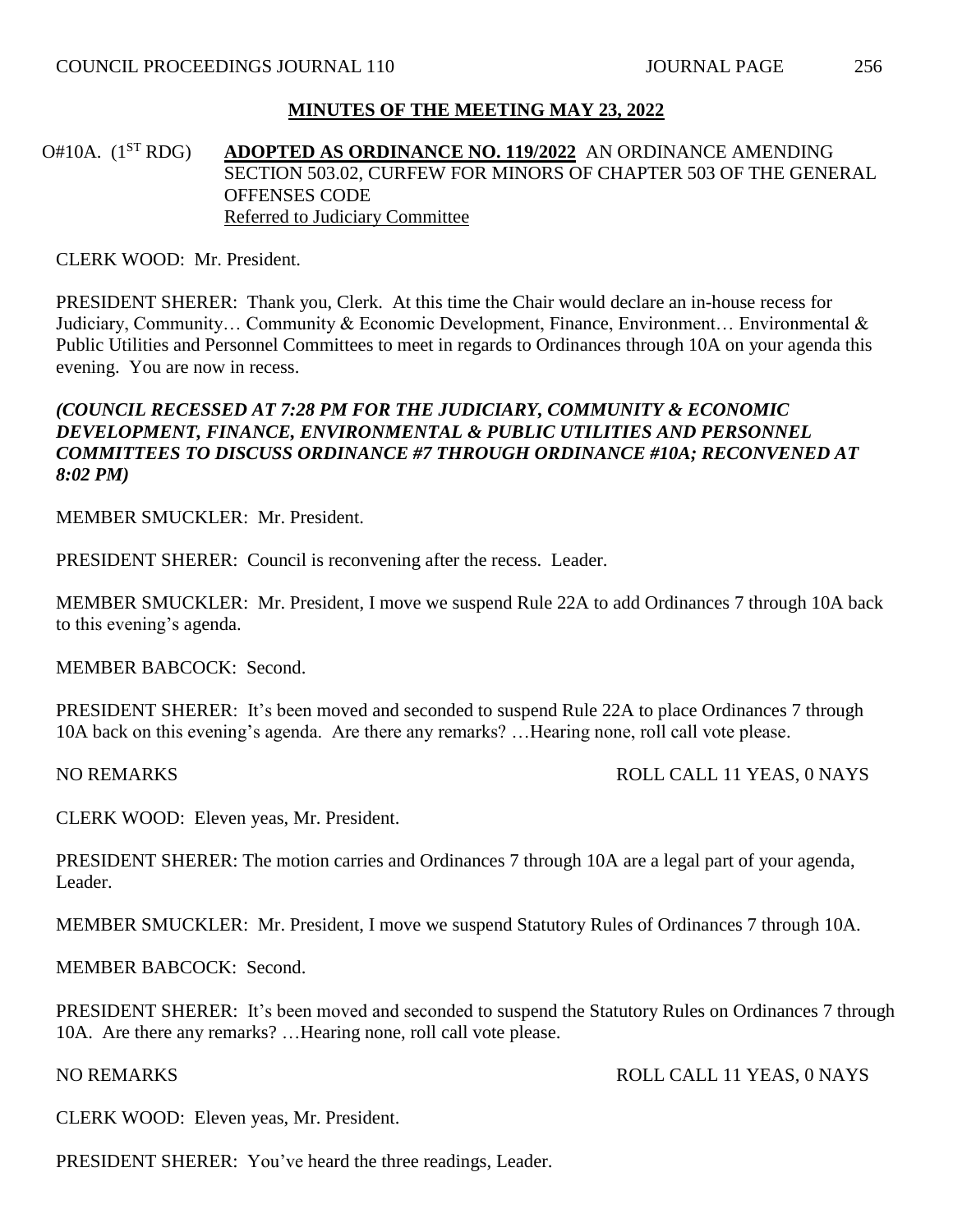MEMBER SMUCKLER: Mr. President, I move we adopt Ordinance #7.

MEMBER BABCOCK: Second.

PRESIDENT SHERER: It's been moved and seconded that you adopt Ordinance #7. Are there any remarks under this Ordinance? … Hearing none, roll call vote, please.

CLERK WOOD: Eleven yeas, Mr. President.

#### **#7 ADOPTED AS ORDINANCE NO. 115/2022**

PRESIDENT SHERER: The motion carries and Ordinance #7 has been adopted. Leader.

MEMBER SMUCKLER: Mr. President, I move we adopt Ordinance #8.

MEMBER BABCOCK: Second.

PRESIDENT SHERER: It's been moved and seconded that you adopt Ordinance #8. Are there any remarks under this Ordinance? …Hearing none, roll call vote, please.

CLERK WOOD: Eleven yeas, Mr. President.

## **#8 ADOPTED AS ORDINANCE NO. 116/2022**

PRESIDENT SHERER: The motion carries and Ordinance #8 is adopted. Leader.

MEMBER SMUCKLER: Mr. President, I move we adopt Ordinance #9.

MEMBER BABCOCK: Second.

PRESIDENT SHERER: It's been moved and seconded that you adopt Ordinance #9. Are there any remarks under this Ordinance? …Hearing none, roll call vote, please.

CLERK WOOD: Eleven yeas, Mr. President.

## **#9 ADOPTED AS ORDINANCE NO. 117/2022**

PRESIDENT SHERER: The motion carries and Ordinance #9 is adopted. Leader.

MEMBER SMUCKLER: Mr. President, I move we adopt Ordinance #10.

MEMBER BABCOCK: Second.

PRESIDENT SHERER: It's been moved and seconded that you adopt Ordinance #10. Are there any remarks under this Ordinance? …Hearing none, roll call vote, please.

# NO REMARKS ROLL CALL 11 YEAS, 0 NAYS

NO REMARKS ROLL CALL 11 YEAS, 0 NAYS

# NO REMARKS ROLL CALL 11 YEAS, O NAYS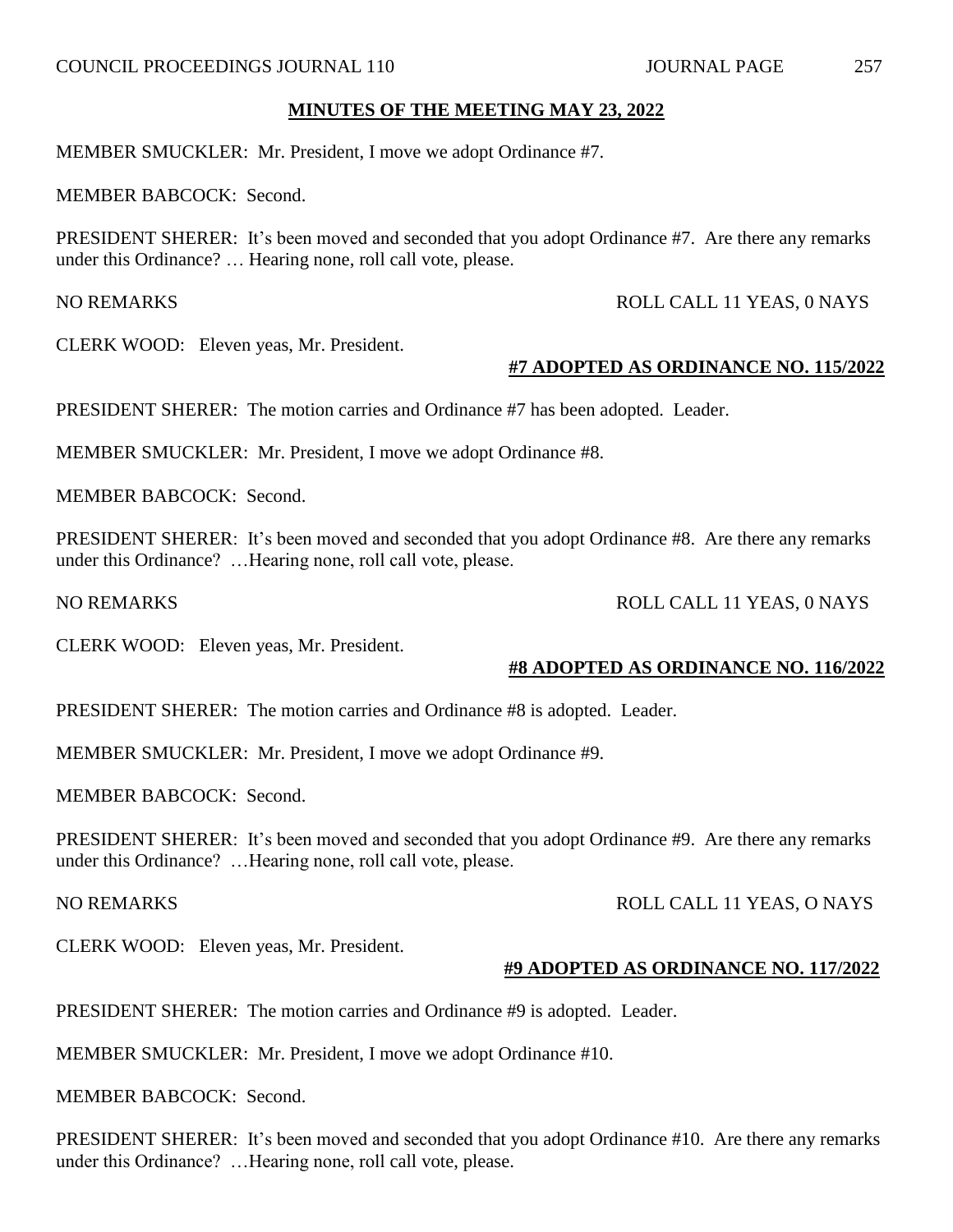CLERK WOOD: Eleven yeas, Mr. President.

PRESIDENT SHERER: The motion carries and Ordinance #10 is adopted. Leader.

MEMBER SMUCKLER: Mr. President, I move we adopt Ordinance 10A.

MEMBER BABCOCK: Second.

PRESIDENT SHERER: It's been moved and seconded that you adopt Ordinance #10A. Are there any remarks under this Ordinance? …Hearing none, roll call vote, please.

NO REMARKS ROLL CALL 11 YEAS, O NAYS

CLERK WOOD: Eleven yeas, Mr. President.

# **#10A ADOPTED AS ORDINANCE NO. 119/2022**

PRESIDENT SHERER: The motion carries and Ordinance #10A is adopted.

#### **ORDINANCES & FORMAL RESOLUTIONS FOR SECOND READING**

PRESIDENT SHERER: We are now under Ordinances and Formal Resolutions for their Second Reading. Madam Clerk, will you please begin with Ordinance #11.

# *NOTE: PRESIDENT SHERER CALLED UPON CLERK WOOD TO READ ORDINANCES #11 THROUGH #16 FOR THEIR SECOND READING BY TITLE AS REQUIRED BY STATE LAW, AS FOLLOWS (O#15 AND O#16 ADOPTED):*

- $O#11.$   $(2^{ND} RDG)$ AN ORDINANCE AMENDING APPROPRIATION ORDINANCE NO. 68/2022; AND DECLARING THE SAME TO BE AN EMERGENCY (\$88,863.64 SUPP APPROP FR UNAPPROP BAL OF 2819 2019 ASSISTANCE TO FIREFIGHTERS GRANT FUND TO 2819 103001 FIRE ADMIN – OTHER; \$88,863.64 INTER-FUND ADV REPAYMENT FROM 2819 103001 FIRE ADMIN – ADVANCE OUT TO 1001 103001 FIRE ADMIN – ADVANCE IN) (REIMBURSE GEN FUND FOR PURCH OF EXHAUST SYSTEMS)
- O#12.  $(2^{ND} RDG)$ AN ORDINANCE AMENDING APPROPRIATION ORDINANCE NO. 68/2022; AND DECLARING THE SAME TO BE AN EMERGENCY (\$218,000.00 SUPP APPROP FR UNAPPROP BAL OF 2185 URBAN TIF FUND TO 2185 871001 HISTORIC ONESTO TIF – OTHER - \$8,000.00, TO 2185 871002 INNOVATION DISTRICT TIF – OTHER - \$25,000.00 AND TO 2185 871003 BROADVIEW DEVELOPMENT TIF – OTHER - \$185,000.00) (FIRST HALF TIF PAYMENTS FOR 2022)
- O#13.  $(2^{ND} RDG)$ AN ORDINANCE APPROVING AND ACCEPTING THE REPLAT OF PART OF LOTS 10447 AND 10448; AND DECLARING THE SAME TO BE AN EMERGENCY (HABITAT FOR HUMANITY, 1700 BLK 17TH ST NE)

# NO REMARKS ROLL CALL 11 YEAS, O NAYS

**#10 ADOPTED AS ORDINANCE NO. 118/2022**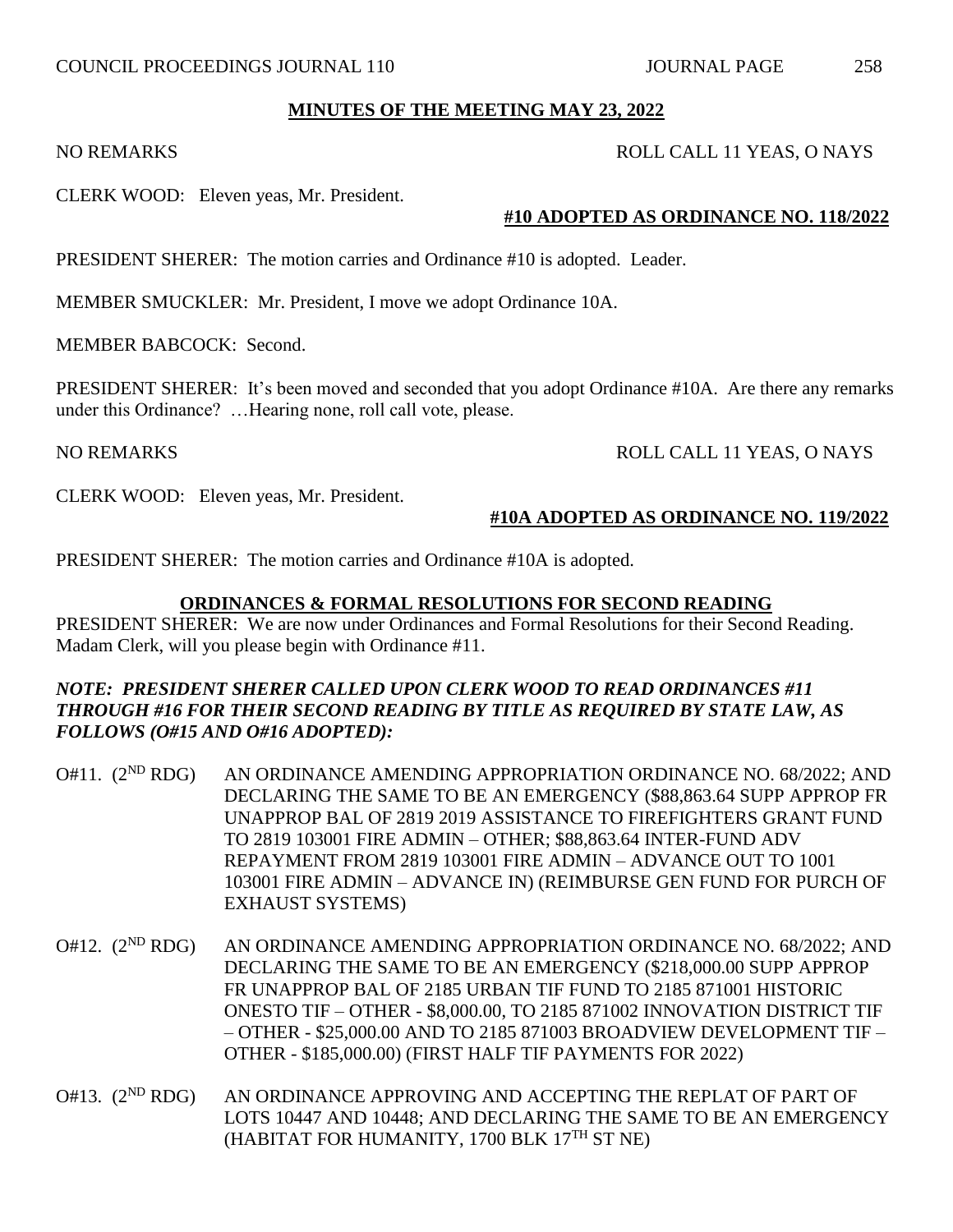- O#14.  $(2^{ND} RDG)$ AN ORDINANCE AUTHORIZING AND CONSENTING TO THE SYSTEMATIC SIGN UPGRADES INCLUDING ROUTE SHIELDS AND MILE MARKERS ON SR 43 FROM 17<sup>TH</sup> ST. N. TO THE NORTH CORP LIMIT (55<sup>TH</sup> ST.) AND FROM US 30 (EXPRESSWAY) TO THE S CORP LIMIT (WAYNESBURG DR.), ON SR 687 (FULTON AVE.) FROM THE W CORP LIMIT (CLEARVIEW AVE.) TO THE MALONE PARKWAY (US62); AND ON SR800 FROM THE S CORP LIMIT TO I77; AND DECLARING THE SAME TO BE AN EMERGENCY (D04 SIGN FY2023 (SYSTEMATIC) PID 110489)
- O#15. (2<sup>ND</sup> RDG) **ADOPTED AS ORDINANCE NO. 120/2022** AN ORDINANCE AUTHORIZING THE CANTON MUNICIPAL COURT TO ENTER INTO CHANGE ORDER #1 WITH PROTECH SECURITY IN AN AMOUNT NOT TO EXCEED \$15,690; AUTHORIZING THE AUDITOR TO PAY ALL MORAL OBLIGATIONS RELATED TO THIS CHANGE ORDER; AND DECLARING THE SAME TO BE AN EMERGENCY (SECURITY/ACCESS CONTROL EXPANSION)
- O#16. (2ND RDG) **ADOPTED AS ORDINANCE NO. 121/2022** AN ORDINANCE AUTHORIZING THE MAYOR OR DIRECTOR OF PUBLIC SERVICE TO ENTER INTO A GRANT AGREEMENT WITH COMMUNITY BUILDING PARTNERSHIP OF STARK COUNTY, INC. IN AN AMOUNT NOT TO EXCEED \$200,000 UTILIZING ISSUE 13 COMPREHENSIVE PLAN NEIGHBORHOOD FUNDS; AND DECLARING THE SAME TO BE AN EMERGENCY

CLERK WOOD: Mr. President.

PRESIDENT SHERER: Leader.

MEMBER SMUCKLER: Mr. President, I move we suspend the Statutory Rules of Ordinance #15 and 16.

MEMBER BABCOCK: Second.

PRESIDENT SHERER: It's been moved and seconded to suspend the Statutory Rules on Ordinances 15 and 16. Are there any remarks? …Hearing none, roll call vote please.

NO REMARKS ROLL CALL 11 YEAS, 0 NAYS

CLERK WOOD: Eleven yeas, Mr. President.

PRESIDENT SHERER: The motion carries. You've heard the three readings, Leader.

MEMBER SMUCKLER: Mr. President, I move we adopt Ordinance #15.

MEMBER BABCOCK: Second.

PRESIDENT SHERER: It's been moved and seconded that you adopt Ordinance #15. Are there any remarks under this Ordinance? …Hearing none, roll call vote, please.

NO REMARKS ROLL CALL 11 YEAS, 0 NAYS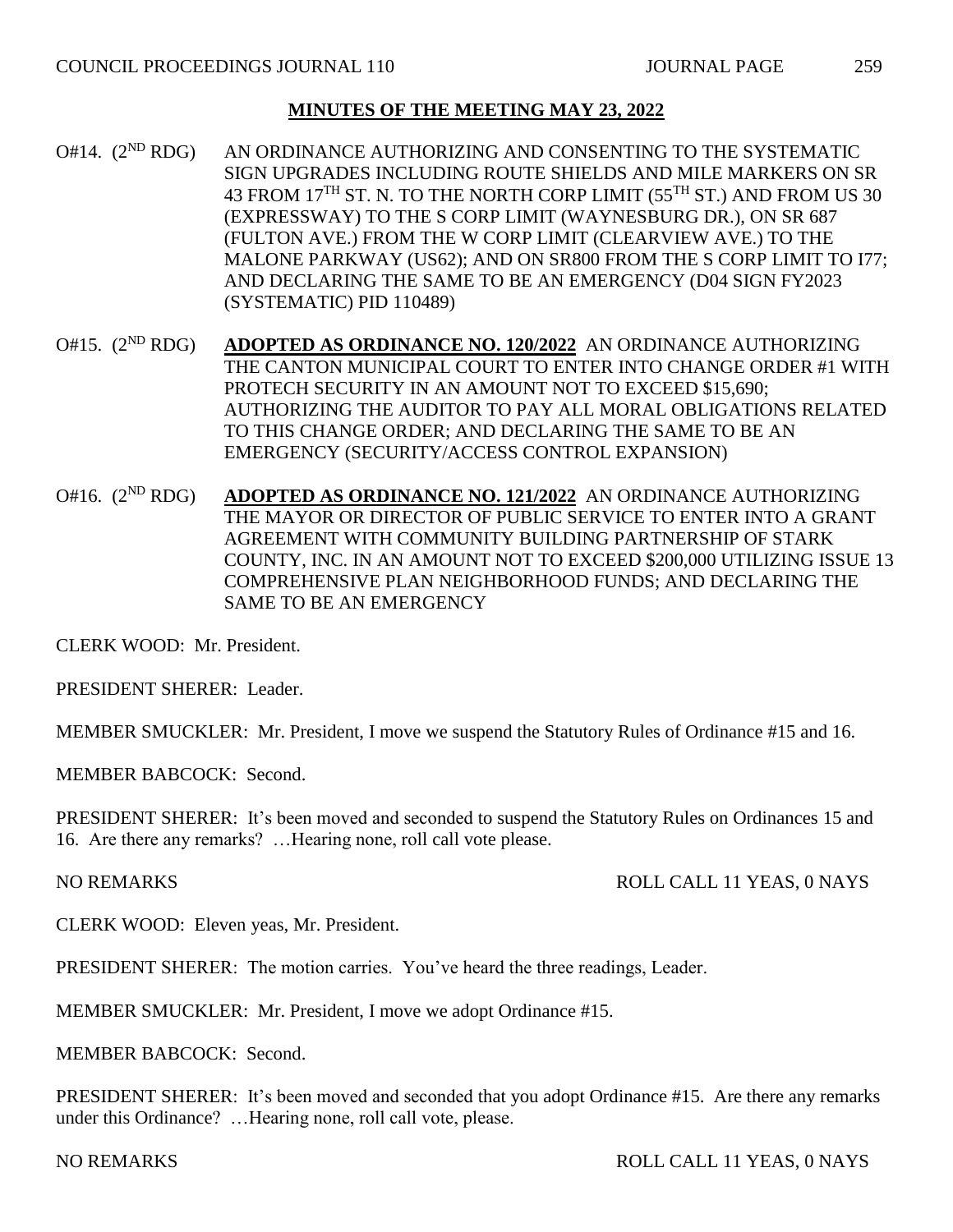CLERK WOOD: Eleven yeas, Mr. President.

### **#15 ADOPTED AS ORDINANCE NO. 120/2022**

PRESIDENT SHERER: The motion carries and Ordinance #15 has been adopted. Leader.

MEMBER SMUCKLER: Mr. President, I move we adopt Ordinance #16.

MEMBER BABCOCK: Second.

PRESIDENT SHERER: It's been moved and seconded that you adopt Ordinance #16. Are there any remarks under this Ordinance? …Hearing none, roll call vote, please.

NO REMARKS ROLL CALL 10 YEAS, 1 ABSTENTION (MEMBER SCAGLIONE ABSTAINED)

CLERK WOOD: Ten yeas, one abstention, Mr. President.

# **#16 ADOPTED AS ORDINANCE NO. 121/2022**

PRESIDENT SHERER: The motion carries and Ordinance #16 has been adopted.

#### **ORDINANCES & FORMAL RESOLUTIONS FOR THIRD AND FINAL READING**

PRESIDENT SHERER: We are now under Ordinances and Formal Resolutions for their Third, Final Reading and Vote. Madam Clerk, will you please begin with Ordinance #17.

## *NOTE: PRESIDENT SHERER CALLED UPON CLERK WOOD TO READ ORDINANCE #17 THROUGH ORDINANCE #26 FOR THEIR THIRD READING BY TITLE AS REQUIRED BY STATE LAW, AS FOLLOWS:*

O#17. (3rd RDG) **ADOPTED AS ORDINANCE NO. 122/2022** A RESOLUTION AUTHORIZING THE LAW DIRECTOR TO DISTRIBUTE FREE OF CHARGE TO PUBLIC OFFICIALS AND PUBLIC INSTITUTIONS COPIES OF THE 2021-2022 SUPPLEMENT TO THE CANTON CODIFIED ORDINANCES; TO AFFIX PRICE FOR THE SALE OF SAME; AND DECLARING THE SAME TO BE AN EMERGENCY

PRESIDENT SHERER: Leader.

MEMBER SMUCKLER: Mr. President, I move we adopt Ordinance #17.

MEMBER BABCOCK: Second.

PRESIDENT SHERER: It's been moved and seconded to adopt Ordinance #17. Are there any remarks? …Hearing none, roll call vote, please.

NO REMARKS ROLL CALL 11 YEAS, 0 NAYS

CLERK WOOD: Eleven yeas, Mr. President.

# **#17 ADOPTED AS ORDINANCE NO. 122/2022**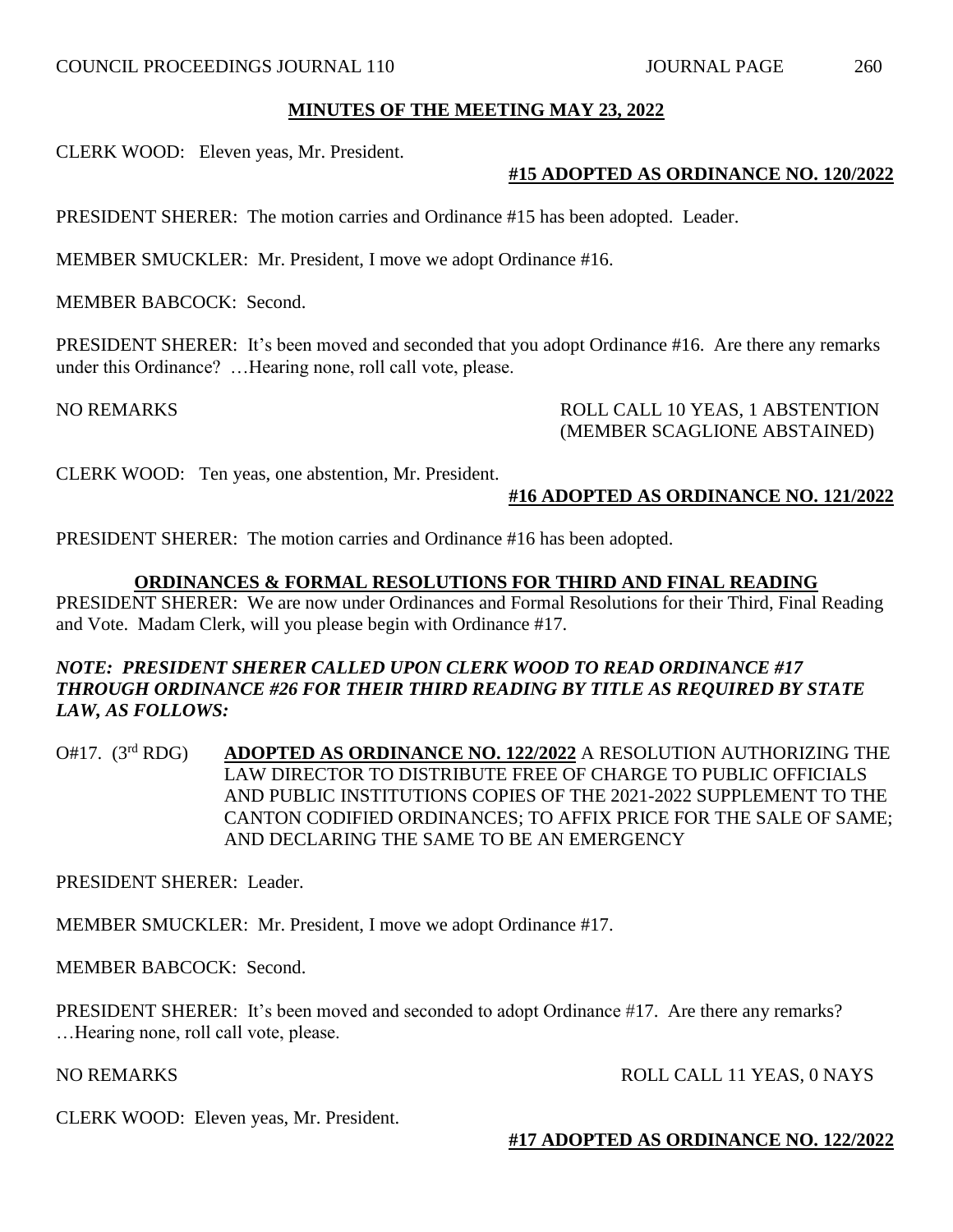PRESIDENT SHERER: Motion carries and Ordinance #17 is adopted. Ordinance #18, please.

O#18. (3rd RDG) **ADOPTED AS ORDINANCE NO. 123/2022** AN ORDINANCE AUTHORIZING THE EDITING AND INCLUSION OF CERTAIN ORDINANCES AS PARTS OF THE VARIOUS COMPONENT CODES OF THE CODIFIED ORDINANCES OF CANTON, OHIO; AND DECLARING THE SAME TO BE AN EMERGENCY

PRESIDENT SHERER: Leader.

MEMBER SMUCKLER: Mr. President, I move we adopt Ordinance #18.

MEMBER BABCOCK: Second.

PRESIDENT SHERER: It's been moved and seconded to adopt Ordinance #18. Are there any remarks? …Hearing none, roll call vote, please.

NO REMARKS ROLL CALL 11 YEAS, 0 NAYS

CLERK WOOD: Eleven yeas, Mr. President.

# **#18 ADOPTED AS ORDINANCE NO. 123/2022**

PRESIDENT SHERER: Motion carries and Ordinance #18 is adopted. Ordinance #19, please.

O#19. (3RD RDG) **ADOPTED AS ORDINANCE NO. 124/2022** AN ORDINANCE AUTHORIZING THE MAYOR OR DIRECTOR OF PUBLIC SAFETY TO ENTER INTO A FIVE (5) YEAR SOLE SOURCE CONTRACT WITH STRYKER COT AND LOADING SYSTEMS IN AN AMOUNT NOT TO EXCEED \$22,790.30 PER YEAR FOR A TOTAL OF \$113,951.52 FOR THE CANTON FIRE DEPARTMENT; AND DECLARING THE SAME TO BE AN EMERGENCY (FIRE DEPT)

PRESIDENT SHERER: Leader.

MEMBER SMUCKLER: Mr. President, I move we adopt Ordinance #19.

MEMBER BABCOCK: Second.

PRESIDENT SHERER: It's been moved and seconded to adopt Ordinance #19. Are there any remarks? …Hearing none, roll call vote, please.

NO REMARKS ROLL CALL 11 YEAS, 0 NAYS

CLERK WOOD: Eleven yeas, Mr. President.

# **#19 ADOPTED AS ORDINANCE NO. 124/2022**

PRESIDENT SHERER: Motion carries and Ordinance #19 is adopted. Ordinance #20, please.

O#20. (3RD RDG) **ADOPTED AS ORDINANCE NO. 125/2022** AN ORDINANCE AUTHORIZING THE MAYOR OR DIRECTOR OF PUBLIC SERVICE TO ENTER INTO A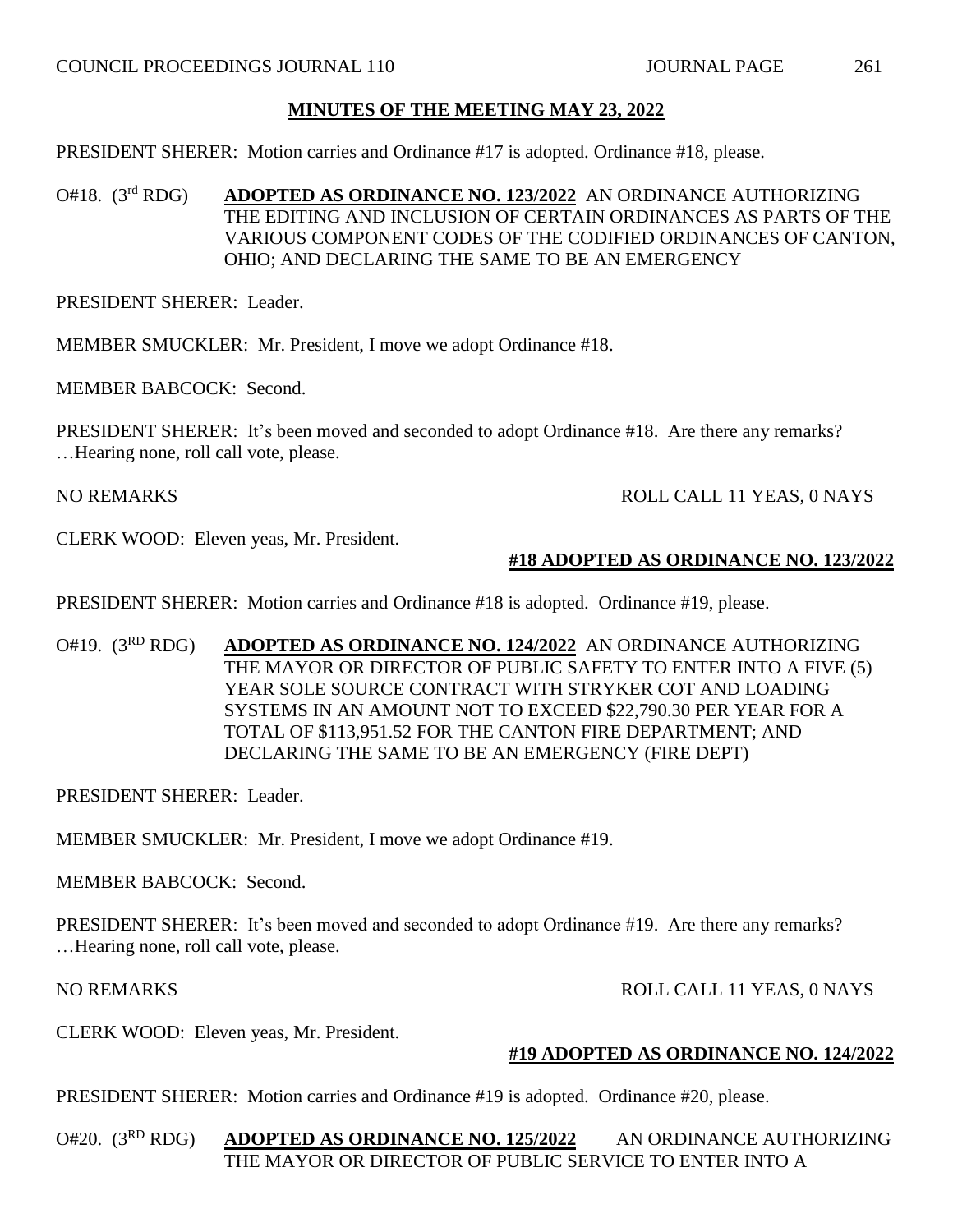PROFESSIONAL SERVICES CONTRACT WITH BURGESS & NIPLE LTD FOR DESIGN OF THE SCHROYER AVE SW SEWER REPLACEMENT PROJECT, GP 1380; AMENDING APPROPRIATION ORDINANCE NO. 68/2022; AND DECLARING THE SAME TO BE AN EMERGENCY (\$65,900.00 INTRA-FUND TRF FR 5410 206006 COLLECTION SYSTEMS DEPARTMENT – OTHER TO 5410 206327 SCHROYER AVE SW SANITARY SEWER, GP 1380 – OTHER)

PRESIDENT SHERER: Leader.

MEMBER SMUCKLER: Mr. President, I move we adopt Ordinance #20.

MEMBER BABCOCK: Second.

PRESIDENT SHERER: It's been moved and seconded to adopt Ordinance #20. Are there any remarks? …Hearing none, roll call vote, please.

NO REMARKS ROLL CALL 11 YEAS, 0 NAYS

CLERK WOOD: Eleven yeas, Mr. President.

# **#20 ADOPTED AS ORDINANCE NO. 125/2022**

PRESIDENT SHERER: Motion carries and Ordinance #20 is adopted. Ordinance #21, please.

O#21. (3RD RDG) **ADOPTED AS ORDINANCE NO. 126/2022** AN ORDINANCE AMENDING ORDINANCE NO. 100/2011, AS AMENDED, TO ESTABLISH THE ATTACHED EXHIBIT AS THE CLASSIFICATION PLAN FOR THE SERVICE DIRECTOR'S ENGINEERING DIVISION EMPLOYED BY THE CITY OF CANTON; AND DECLARING THE SAME TO BE AN EMERGENCY (CHIEF DEPUTY CITY ENGINEER TO REPLACE ONE OF THREE ASST CITY ENGINEERS)

PRESIDENT SHERER: Leader.

MEMBER SMUCKLER: Mr. President, I move we adopt Ordinance #21.

MEMBER BABCOCK: Second.

PRESIDENT SHERER: It's been moved and seconded to adopt Ordinance #21. Are there any remarks under this Ordinance? …Hearing none, roll call vote, please.

NO REMARKS ROLL CALL 11 YEAS, 0 NAYS

CLERK WOOD: Eleven yeas, Mr. President.

# **#21 ADOPTED AS ORDINANCE NO. 126/2022**

PRESIDENT SHERER: Motion carries and Ordinance #21 is adopted. Ordinance #22, please.

O#22. (3RD RDG) **ADOPTED AS ORDINANCE NO. 127/2022** AN ORDINANCE AUTHORIZING THE MAYOR OR DIRECTOR OF PUBLIC SERVICE TO ENTER INTO CONTRACT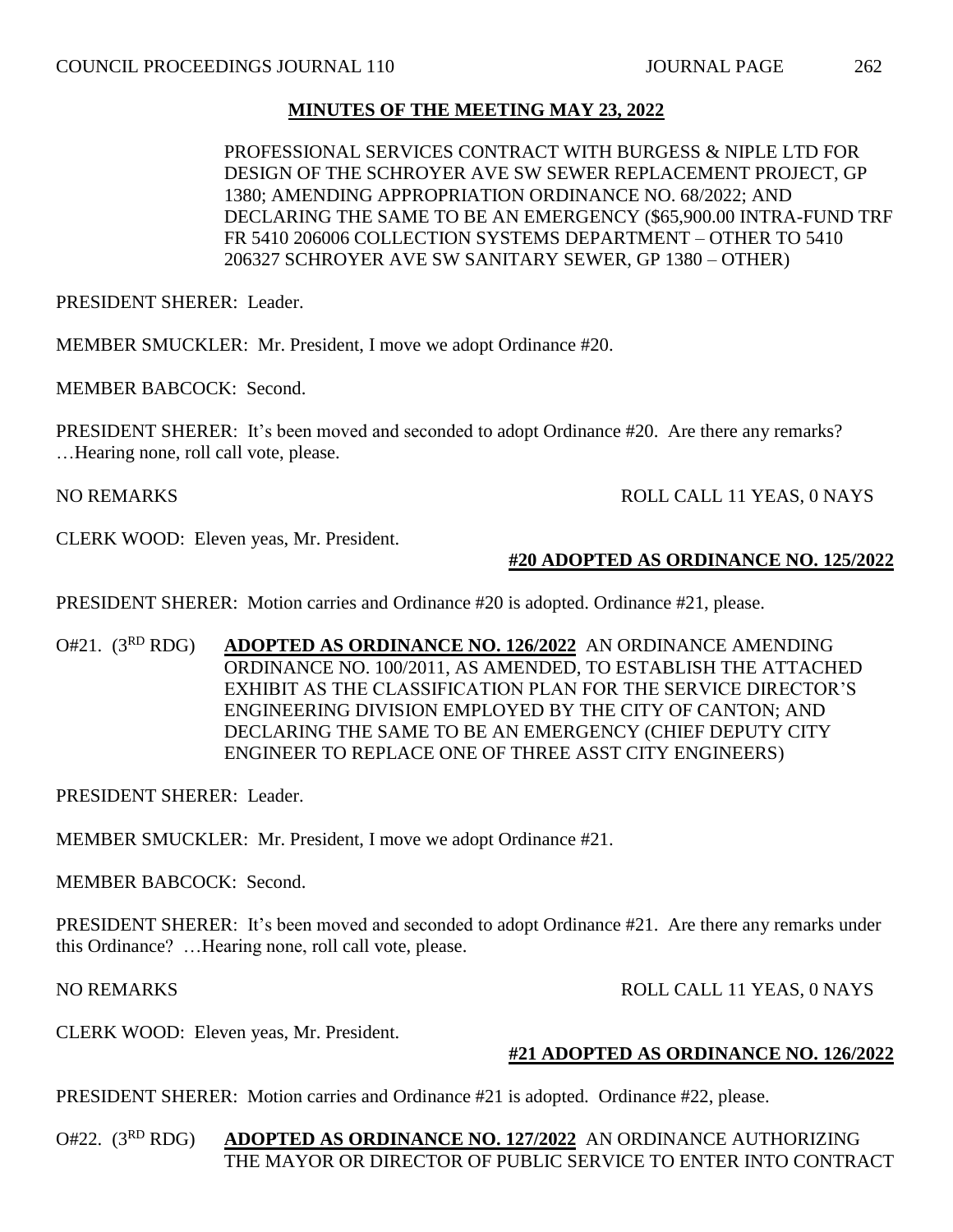CHANGE ORDER #2 - ALLEN AVENUE SE AREA SANITARY SEWER REPLACEMENT PROJECT WITH ENVIRONMENTAL DESIGN GROUP FOR DESIGN REVISIONS IN AN AMOUNT NOT TO EXCEED \$77,856.37; AUTHORIZING THE AUDITOR TO PAY ALL MORAL OBLIGATIONS RELATED TO THIS CHANGE ORDER THAT TOOK PLACE PRIOR TO THE FINAL COMPLETION OF SAID CHANGE ORDER; AMENDING APPROPRIATION ORDINANCE NO. 68/2022; AND DECLARING THE SAME TO BE AN EMERGENCY (\$77,856.37 INTRA-FUND TRF FR 5410 206006 COLLECTION SYSTEMS DEPARTMENT – OTHER TO 5410 206322 ALLEN AVE SE AREA SANITARY SEWER PROJECT, GP 1332 – OTHER)

PRESIDENT SHERER: Leader.

MEMBER SMUCKLER: Mr. President, I move we adopt Ordinance #22.

MEMBER BABCOCK: Second.

PRESIDENT SHERER: It's been moved and seconded to adopt Ordinance #22. Are there any remarks under this Ordinance? …Hearing none, roll call vote, please.

NO REMARKS ROLL CALL 11 YEAS, 0 NAYS

CLERK WOOD: Eleven yeas, Mr. President.

# **#22 ADOPTED AS ORDINANCE NO. 127/2022**

PRESIDENT SHERER: Motion carries and Ordinance #22 is adopted. Ordinance #23, please.

O#23. (3RD RDG) **ADOPTED AS ORDINANCE NO. 128/2022** AN ORDINANCE AMENDING APPROPRIATION ORDINANCE NO. 68/2022; AND DECLARING THE SAME TO BE AN EMERGENCY (\$3,260,000.00 SUPP APPROP FR UNAPPROP BAL OF 5445 ALLEN AVE SANITARY SEWER PROJECT, GP 1332 TO 5445 206322 ALLEN AVE SANITARY SEWER PROJECT, GP 1332 – OTHER; \$121,000.00 SUPP APPROP FR UNAPPROP BAL OF 5201 WATER FUND TO 5201 206322 ALLEN AVE SE AREA SANITARY SEWER/WATERLINE FUND – OTHER)

PRESIDENT SHERER: Leader.

MEMBER SMUCKLER: Mr. President, I move we adopt Ordinance #23.

MEMBER BABCOCK: Second.

PRESIDENT SHERER: It's been moved and seconded to adopt Ordinance #23. Are there any remarks under this Ordinance? …Hearing none, roll call vote, please.

NO REMARKS ROLL CALL 11 YEAS, 0 NAYS

CLERK WOOD: Eleven yeas, Mr. President.

# **#23 ADOPTED AS ORDINANCE NO. 128/2022**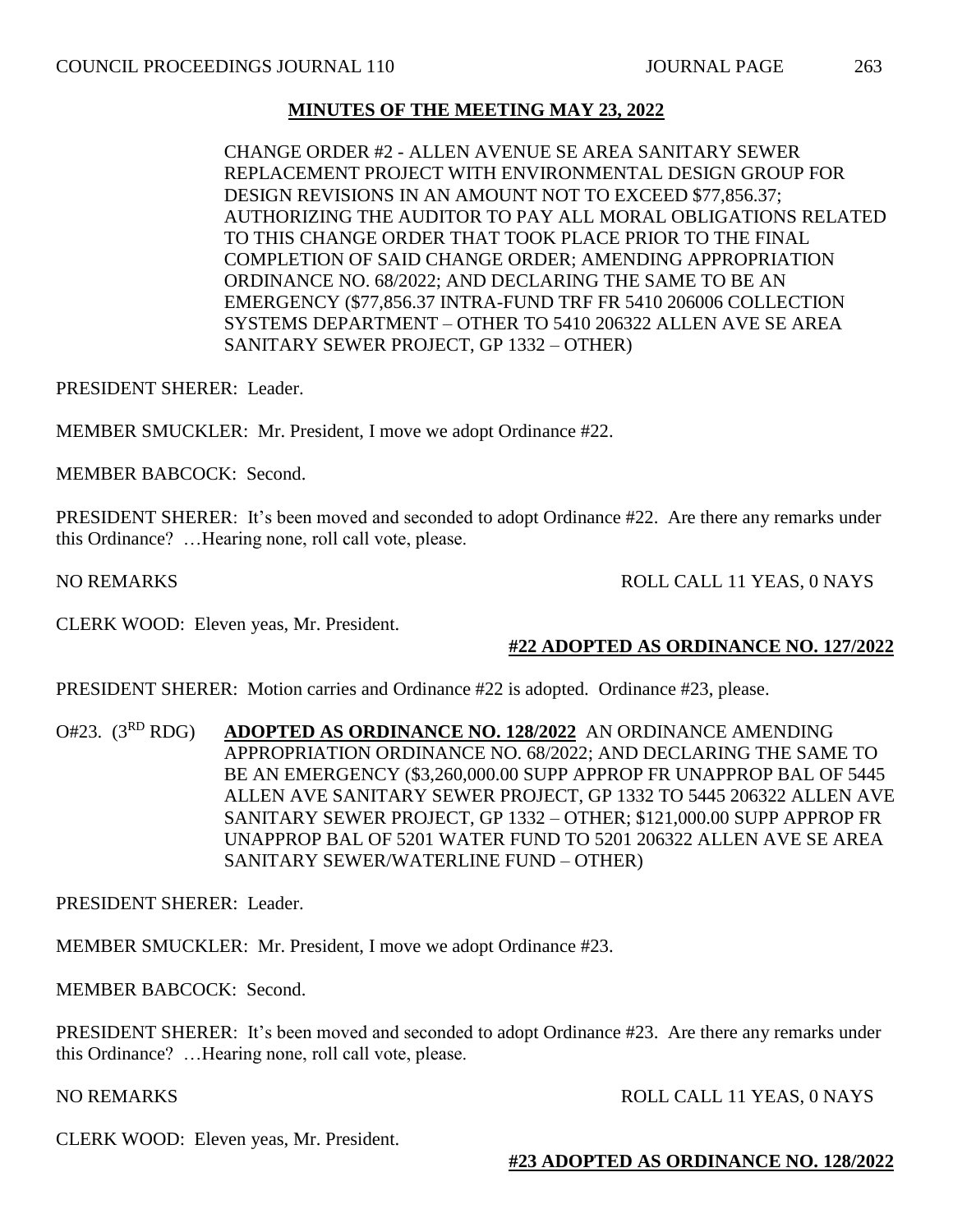PRESIDENT SHERER: Motion carries and Ordinance #23 is adopted. Ordinance #24, please.

O#24. (3RD RDG) **ADOPTED AS ORDINANCE NO. 129/2022** AN ORDINANCE AUTHORIZING THE MAYOR OR DIRECTOR OF PUBLIC SERVICE TO ENTER INTO AN EASEMENT AGREEMENT WITH THE OHIO POWER COMPANY FOR UNDERGROUND ELECTRIC SERVICE FACILITIES ON PART OF CITY OUTLOT 711; AND DECLARING THE SAME TO BE AN EMERGENCY (ONGOING DEVELOPMENT OF HALL OF FAME VILLAGE)

PRESIDENT SHERER: Leader.

MEMBER SMUCKLER: Mr. President, I move we adopt Ordinance #24.

MEMBER BABCOCK: Second.

PRESIDENT SHERER: It's been moved and seconded to adopt Ordinance #24. Are there any remarks under this Ordinance? …Hearing none, roll call vote, please.

NO REMARKS ROLL CALL 11 YEAS, 0 NAYS

CLERK WOOD: Eleven yeas, Mr. President.

## **#24 ADOPTED AS ORDINANCE NO. 129/2022**

PRESIDENT SHERER: Motion carries and Ordinance #24 is adopted. Ordinance #25, please.

O#25. (3RD RDG) **ADOPTED AS ORDINANCE NO. 130/2022** AN ORDINANCE AUTHORIZING THE MAYOR OR DIRECTOR OF PUBLIC SERVICE TO ENTER INTO A PROFESSIONAL SERVICES CONTRACT WITH BURGESS & NIPLE LTD FOR DESIGN OF THE HARTER HEIGHTS WATER MAIN REPLACEMENT PROJECT, PHASE 1; AMENDING APPROPRIATION ORDINANCE NO. 68/2022; AND DECLARING THE SAME TO BE EMERGENCY (\$104,900.00 SUPP APPROP FR UNAPPROP BAL OF 5201 WATER FUND TO 5201 207083 HARTER HEIGHTS AREA WATER MAIN REPLACEMENT PROJECT – PHASE 1 – OTHER)

PRESIDENT SHERER: Leader.

MEMBER SMUCKLER: Mr. President, I move we adopt Ordinance #25.

MEMBER BABCOCK: Second.

PRESIDENT SHERER: It's been moved and seconded to adopt Ordinance #25. Are there any remarks under this Ordinance? …Hearing none, roll call vote, please.

NO REMARKS ROLL CALL 11 YEAS, 0 NAYS

CLERK WOOD: Eleven yeas, Mr. President.

## **#25 ADOPTED AS ORDINANCE NO. 130/2022**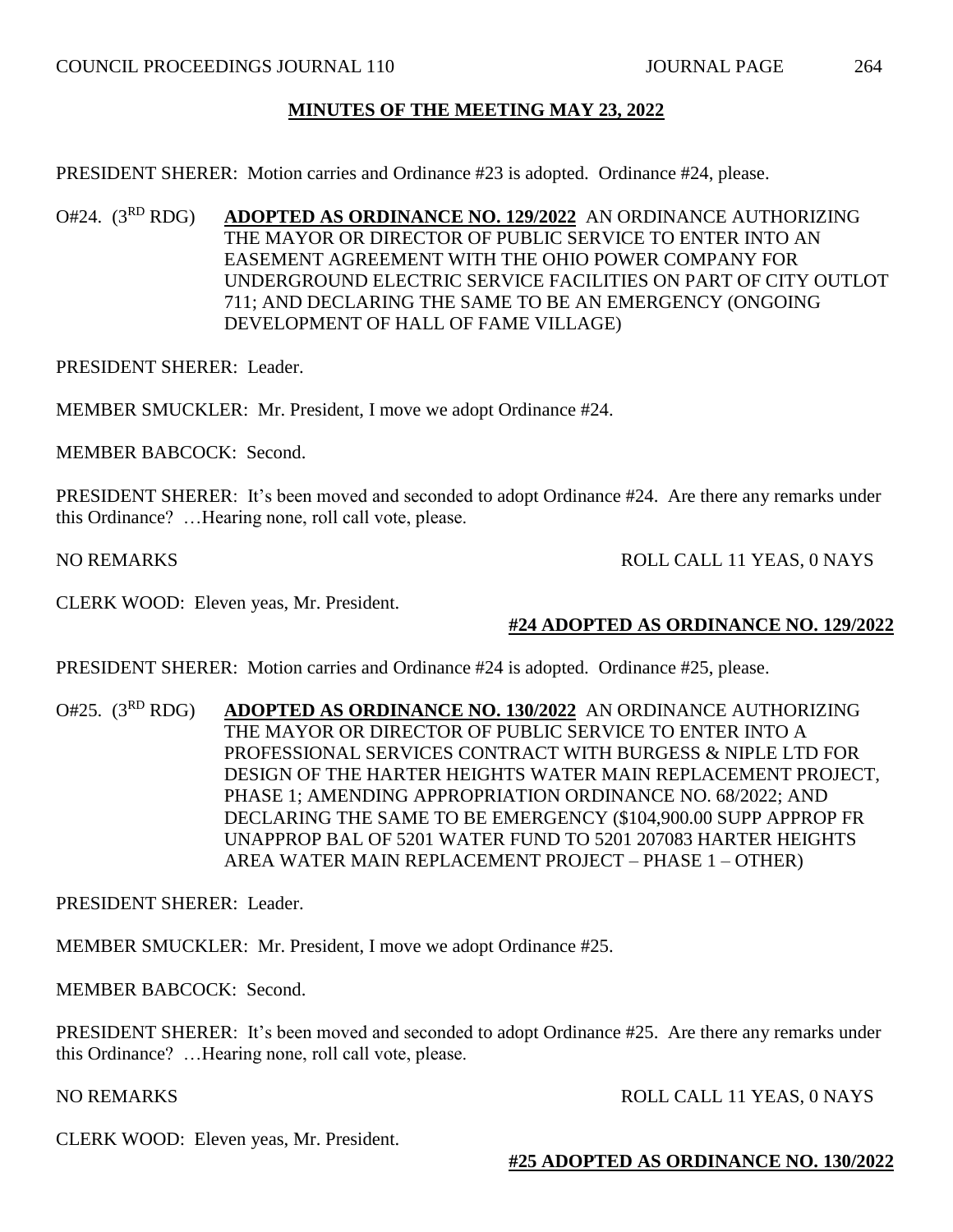PRESIDENT SHERER: Motion carries and Ordinance #25 is adopted. Ordinance #26, please.

O#26. (3RD RDG) **ADOPTED AS ORDINANCE NO. 131/2022** AN ORDINANCE AMENDING ORDINANCE NO. 100/2011, AS AMENDED, TO ESTABLISH THE ATTACHED EXHIBIT AS THE CLASSIFICATION PLAN FOR THE SERVICE DIRECTOR'S BUILDING MAINTENANCE DEPARTMENT EMPLOYED BY THE CITY OF CANTON; AMENDING APPROPRIATION ORDINANCE NO. 68/2022; AND DECLARING THE SAME TO BE AN EMERGENCY (\$60,000.00 SUPP APPROP FR UNAPPROP BAL OF 1001 GENERAL OPERATING FUND TO 1001 204010 OTHER BUILDINGS – PERSONNEL (CREATION OF ASST SUPERINTENDENT)

PRESIDENT SHERER: Leader.

MEMBER SMUCKLER: Mr. President, I move we adopt Ordinance #26.

MEMBER BABCOCK: Second.

PRESIDENT SHERER: It's been moved and seconded to adopt Ordinance #26. Are there any remarks under this Ordinance? …Hearing none, roll call vote, please.

NO REMARKS ROLL CALL 11 YEAS, 0 NAYS

CLERK WOOD: Eleven yeas, Mr. President.

# **#26 ADOPTED AS ORDINANCE NO. 131/2022**

PRESIDENT SHERER: Motion carries and Ordinance #26 is adopted.

## **ANNOUNCEMENT OF COMMITTEE MEETINGS**

PRESIDENT SHERER: We are now under Announcement of Committee Meetings. Our next meeting day will be June 6, and committee starts at 6:15 P.M.

MEMBER MARIOL: Mr. President.

PRESIDENT SHERER: Member Mariol.

MEMBER MARIOL: Finance will meet, is it  $6:15$ ? On June  $6<sup>th</sup>$  here in Chambers.

PRESIDENT SHERER: Thank you, Member Mariol.

MEMBER SCAGLIONE: Mr. President.

PRESIDENT SHERER: Member Scaglione.

MEMBER SCAGLIONE: Public Property Capital Improvement will meet same time, same place.

PRESIDENT SHERER: Thank you, Member Scaglione.

MEMBER HALL: Mr. President.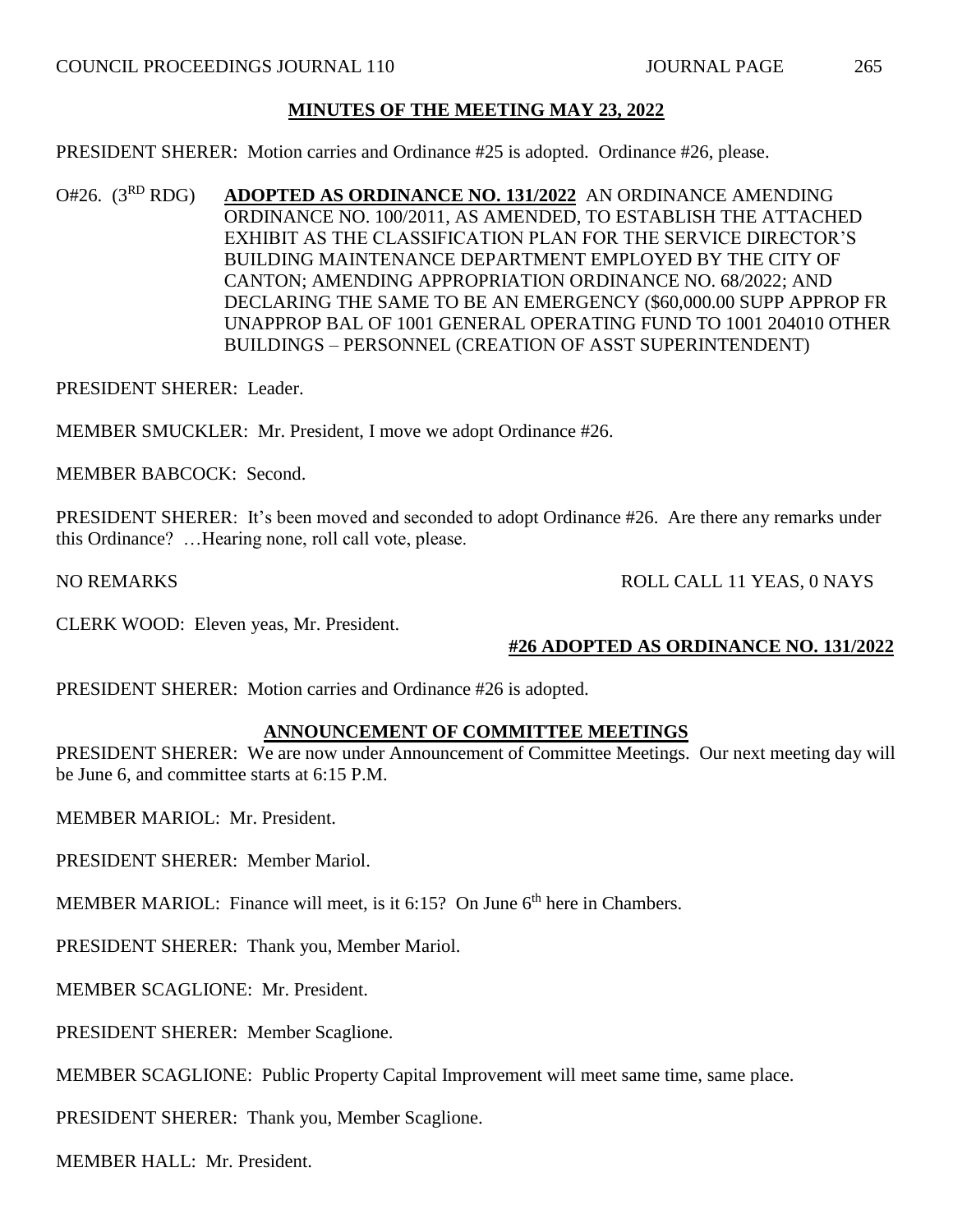PRESIDENT SHERER: Member Hall.

MEMBER HALL: Community & Economic Development, same time, same place.

PRESIDENT SHERER: Thank you, Member Hall.

MEMBER MORRIS: Mr. President…

PRESIDENT SHERER: Mem…

MEMBER MORRIS: Parks & Rec, same time, same place.

PRESIDENT SHERER: Thank you, Member Morris.

#### **MISCELLANEOUS BUSINESS**

PRESIDENT SHERER: We are now under Miscellaneous Business. Is there any Miscellaneous Business for this evening? Hearing none… Law Director.

MEMBER SMUCKLER: Mister…

PRESIDENT SHERER: Leader.

MEMBER SMUCKLER: Before you do, I…

PRESIDENT SHERER: Okay.

MEMBER SMUCKLER: …just wanna… I was just waiting to make sure no one else wanted to. Uh, I want to emphasize this on curfew. Till 12:30 for 30 days. After that it changes to 11:00. And I want that straight for the record so everybody's well aware. Um, I'm not expecting mass pickups of kids, but I am expecting some enforcement that all of us have cried out for. Now, uh- Law Director, I'd like to go into Executive Session again over a lawsuit. Would you please state the or… uh, the call for Executive Session.

LAW DIRECTOR BATES AYLWARD: Yes. I… I would frame a motion for us to convene the Claims Committee and to go into Exec… Executive Session with the Claims Committee to discuss settlement of an imminent legal claim, to include of course the Mayor, myself… um, Leader Smuckler and our acting Finance Chairman Mariol. Um, I would caution all of you, however, that we still have to adjourn the meeting after our Claims Committee.

MEMBER MORRIS: Poi… point of order.

PRESIDENT SHERER: Member Morris.

MEMBER MORRIS: Can we not just adjourn the meeting, typically, and then as soon as we adjourn the meeting, Claims Committee can meet, then move to go into Executive Session, closed door and discuss whatever you want.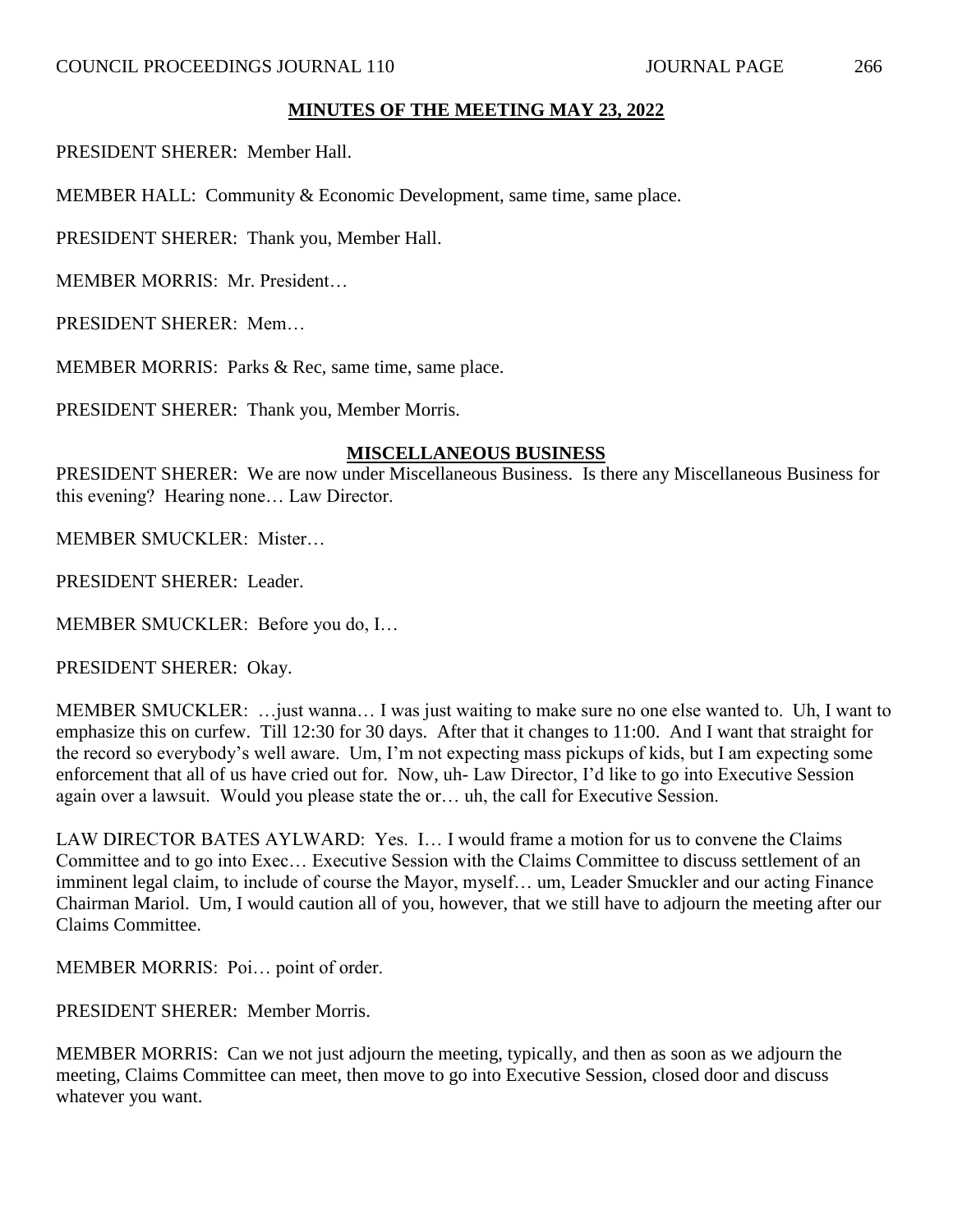LAW DIRECTOR BATES AYLWARD: Uh, typically, as you know, we do Claims Committee before we adjourn, so we.... (*inaudible background voices*)… would appreciate if you just give me five minutes. That's all it'll take.

MEMBER SMUCKLER: So move.

MEMBER BABCOCK: Second.

PRESIDENT SHERER: Alright. There's a motion and a second to go into Executive Session. Madam Clerk, roll call, please.

NO REMARKS ROLL CALL 11 YEAS, 0 NAYS

CLERK WOOD: Eleven yeas, Mr. President.

PRESIDENT SHERER: Alright, so we are gonna stay right here. And I want to thank everybody for coming tonight. If you guys want to stick around for… and it's totally up to you, but I want to thank everybody for coming tonight, but we have to excuse everybody from the room right now. So…

(*Inaudible background voices*)

CLERK WOOD: No, we're staying here.

PRESIDENT SHERER: No, we're gonna stay right here. Okay?

MEMBER SMUCKLER: Um, Member Babcock's hungry, so he's… uh (*chuckles*)… he's asked me to please adjourn the meeting. Member Morris, I think you're hungry too, right?

MEMBER MORRIS: I need a cigarette (*inaudible*).

MEMBER SMUCKLER: Then… need a cigarette, okay. So, I so move that everybody but Claims Committee people, that we adjourn the meeting.

MEMBER BABCOCK: Second.

CLERK WOOD: U-mmm.

PRESIDENT SHERER: Well, we have to come out of Executive Session.

MEMBER SMUCKLER: I did.

CLERK WOOD: You guys are in right now.

PRESIDENT SHERER: Okay, so…

CLERK WOOD: Roll call.

PRESIDENT SHERER: Okay. So you're adjourning the meeting, Majority Leader?